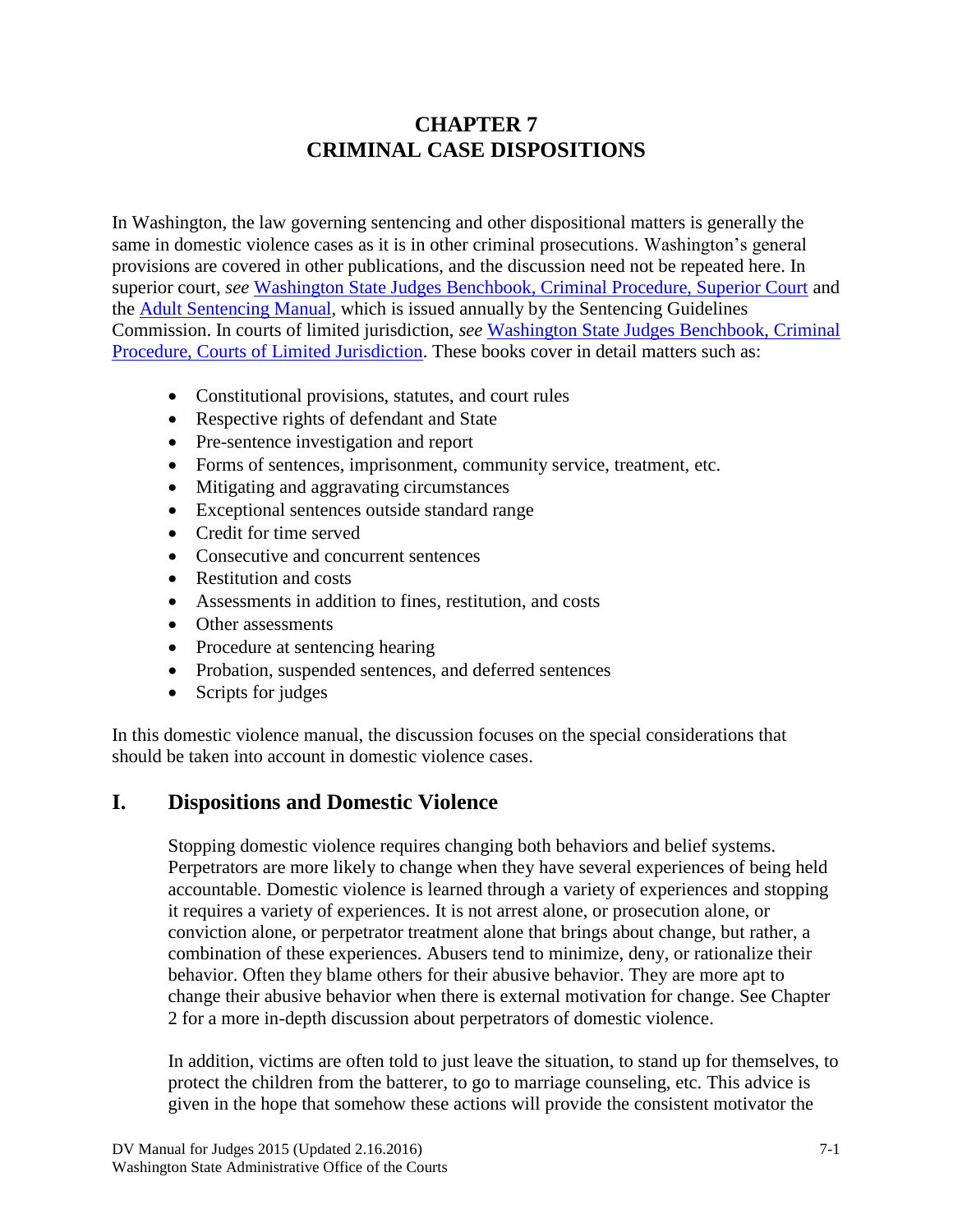perpetrator needs to make changes. Expecting the victim to take this role may not only put her or him in further danger, but also ignores the reality that domestic violence victims may be in crisis and unable to act as the consistent motivator for the perpetrator. Instead, the community, through the criminal legal system, must frequently play that role.

To maximize the effectiveness of dispositions, judges should provide multiple ways to convey the message that domestic violence is never justified and that it is the responsibility of the perpetrator to change that behavior. This may be done through a combination of jail time, restitution, community service, fines, restrictions on access to the victim, and court-ordered treatment. It is the consistency and repetition of the message in multiple ways with clear sanctions that changes perpetrators of domestic violence.

#### **The objectives of a disposition in a domestic violence case should be to:**

- **1. Ensure a fair trial for all participants.**
- **2. Stop the violence.**
- **3. Protect the victim.**
- **4. Protect the children and other family members.**
- **5. Protect the public.**
- **6. Uphold the legislative intent that domestic violence be treated as a serious crime, and to communicate that intent to the offender and to the victim.**
- **7. Hold the offender accountable for the violent behavior and for stopping that behavior.**
- **8. Rehabilitate the offender.**
- **9. Provide restitution for the victim.**

Whether a domestic violence case results in conviction and sentencing, diversion, or even dismissal, the court's handling of the case plays a critical role in addressing the conditions that allow domestic violence to continue and to escalate.

## **II. Pretrial Dispositions**

#### **A. Options: Limitations and Recommendations**

The following is a brief summary of the various options for pretrial disposition of a case. Sentencing options, whether following trial or a guilty plea, are discussed in Section III. A brief discussion of domestic violence treatment occurs in Section VI, with a more thorough discussion in Appendix A.

#### **1. Diversion by prosecuting authority before charges are filed**

Although the term diversion is used somewhat loosely, the 1991 Washington State Task Force on Domestic Violence recommended that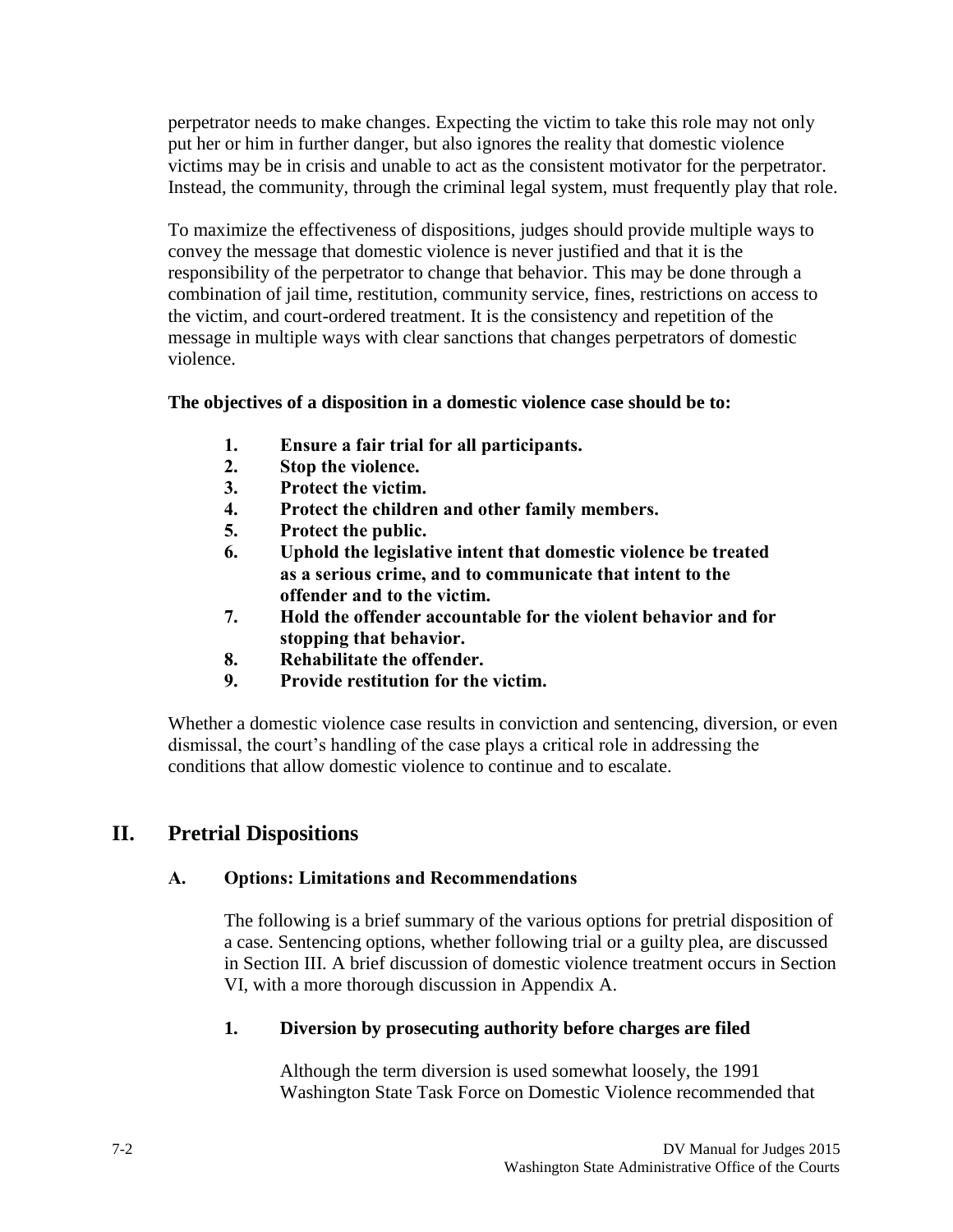use of this term be restricted to programs operated by the prosecuting authority. Specifically, diversion programs are those in which, before charges are filed, the defendant agrees to complete a number of conditions—normally treatment and good behavior. If the defendant successfully complies, the prosecutor will decline to file the charges. If the defendant does not comply, charges will be filed and the case will be handled in the same way as all other criminal cases. The Domestic Violence Task Force recommended that diversion not be used in domestic violence cases. 1

Furthermore, recent research has found that a significant percentage of domestic violence defendants who are diverted from prosecution or sentencing reabuse or violate the terms of their conditional release.<sup>2</sup>

[RCW 9.94A.411\(2\)](http://apps.leg.wa.gov/RCW/default.aspx?cite=9.94A.411) discourages the use of diversion in prosecutions for rape, child molestation, and incest. Although not absolutely prohibiting diversion in these cases, the Legislature has indicated that pre-filing counseling is not a substitute for criminal prosecution.

The victim should be notified by the prosecutor of any decision to divert or otherwise to decline to file a case.

In any event, diversion as defined above requires little, if any, involvement by the court, and thus is beyond the scope of this domestic violence manual.

#### **2. Deferred prosecutions**

Deferred prosecutions are provided for in [Chapter 10.05 RCW,](http://apps.leg.wa.gov/RCW/default.aspx?cite=10.05) which provides for a structured two-year program of treatment when it has been established that the wrongful conduct was caused by alcoholism, drug addiction, or mental illness. Deferred prosecutions are available only for misdemeanors and gross misdemeanors. A defendant who successfully completes a deferred prosecution program is entitled to have his or her case dismissed.

<sup>2</sup> A. Klein and T. Tobin. (2008). "Longitudinal Study of Arrested Batterers, 1995-2005: Career Criminals." *Violence Against Women* 14(2) (February 2008): 136-157, NCJ 221764, available at:

[http://www.ncjrs.gov/App/Publications/abstract.aspx?ID=243648;](http://www.ncjrs.gov/App/Publications/abstract.aspx?ID=243648) *See also,* Hartley, C., and L. Frohmann. "Cook County Target Abuser Call (TAC): An Evaluation of a Specialized Domestic Violence Court." Final report for National Institute of Justice, grant number 2000-WT-VX-0003. Washington, DC: U.S. Department of Justice, National Institute of Justice, August 2003, NCJ 202944.

 $\overline{a}$ 

<sup>&</sup>lt;sup>1</sup> [Final Report of the Washington State Domestic Violence Task Force 1991](http://www.courts.wa.gov/committee/docs/dvTaskForceFinalReport1991.doc) (Administrative Office of the Courts, PO Box 41170, Olympia, WA 98504-1170, 360-753-3365, 1991).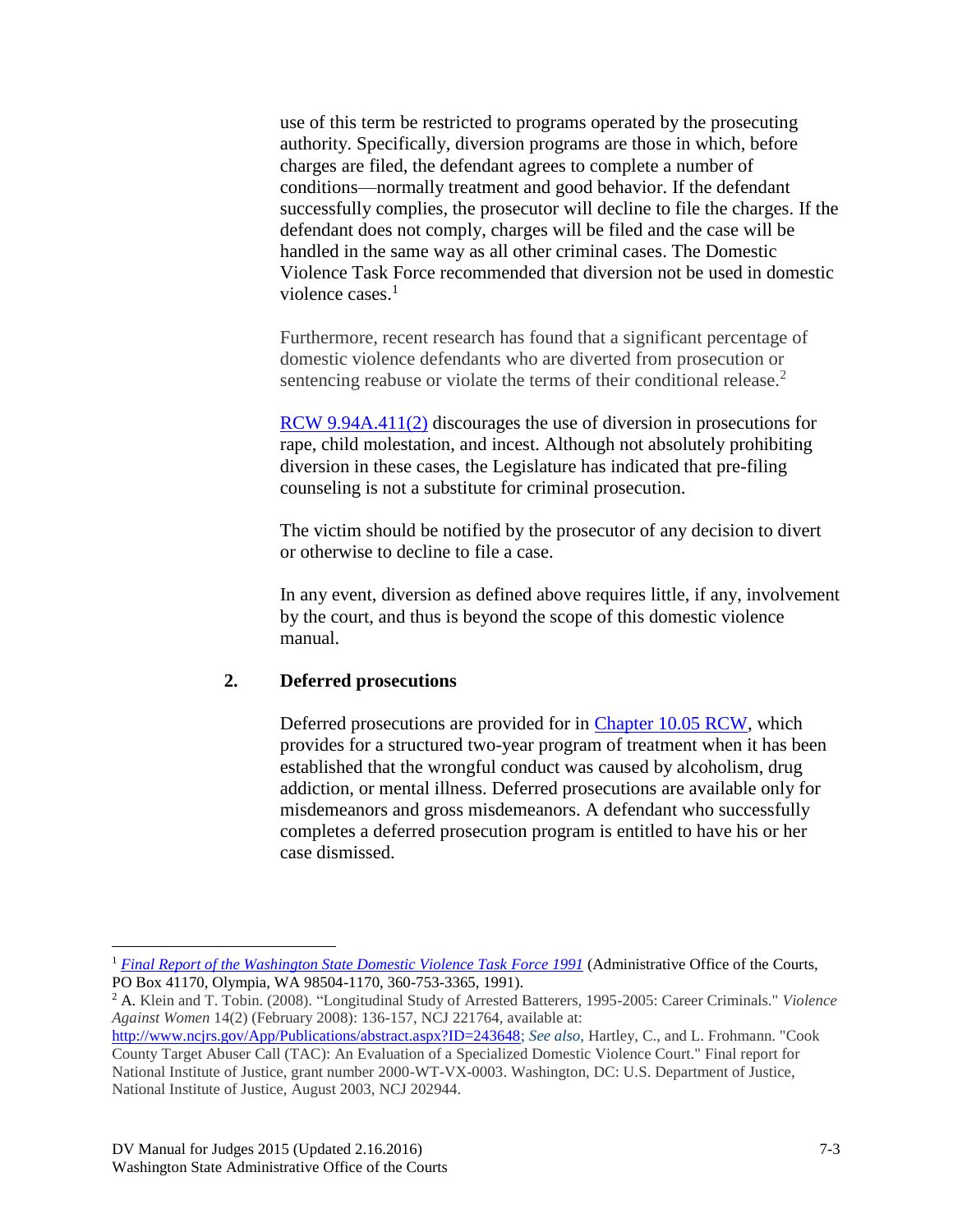Although alcoholism, drug abuse, or mental illness may exacerbate the violence, domestic violence is not caused by any one of these factors and does not stop when these factors are resolved.

The Domestic Violence Task Force recommended that deferred prosecutions not be granted in cases of domestic violence.

#### **3. Dispositional continuances**

Dispositional continuances are court-approved agreements between the prosecuting attorney and the defense. In essence, the court agrees to dismiss the charges if certain conditions are met. A speedy trial waiver is always required. In some cases, the defendant may also (1) waive his or her right to a trial by jury or (2) agree to a stipulated facts trial (submittal) if a violation of the conditions is established.

#### **4. Stipulated Order of Continuance (SOC)**

A Stipulated Order of Continuance (SOC) is a specialized form of a dispositional continuance. In an SOC, the defendant agrees to complete a structured domestic violence treatment program and other conditions in return for eventual dismissal of the charge. The defendant is required to waive his or her right to a speedy trial and to agree to submit the case on the basis of the police reports if the conditions are not satisfied.<sup>3</sup> In considering whether or not to approve a SOC, courts should consider the likelihood of the defendant reoffending, and whether the order provides sufficient accountability structures, including, but not limited to: the availability of the appropriate treatment options for defendants and whether or not there are methods to monitor compliance with the conditions of the order.

The Task Force recommended that an SOC program be developed for handling appropriate domestic violence cases. This option is discussed in detail at Section II, B, *infra*.

#### **5. Civil compromise**

A civil compromise is essentially an agreement by which the defendant compensates the victim for any loss in return for dismissal of the charges. [RCW 10.22.010.](http://apps.leg.wa.gov/RCW/default.aspx?cite=10.22.010) A civil compromise is not available in domestic violence cases. [RCW 10.22.010\(4\)](http://apps.leg.wa.gov/RCW/default.aspx?cite=10.22.010) provides:

 $\overline{a}$ 

<sup>&</sup>lt;sup>3</sup> King County has promulgated a local court rule governing stipulated orders of continuance, LCrRLJ 8.3, available at:

[http://www.kingcounty.gov/courts/DistrictCourt/About/LocalRules/Stipulated%20Orders%20of%20Continuance.as](http://www.kingcounty.gov/courts/DistrictCourt/About/LocalRules/Stipulated%20Orders%20of%20Continuance.aspx) [px](http://www.kingcounty.gov/courts/DistrictCourt/About/LocalRules/Stipulated%20Orders%20of%20Continuance.aspx)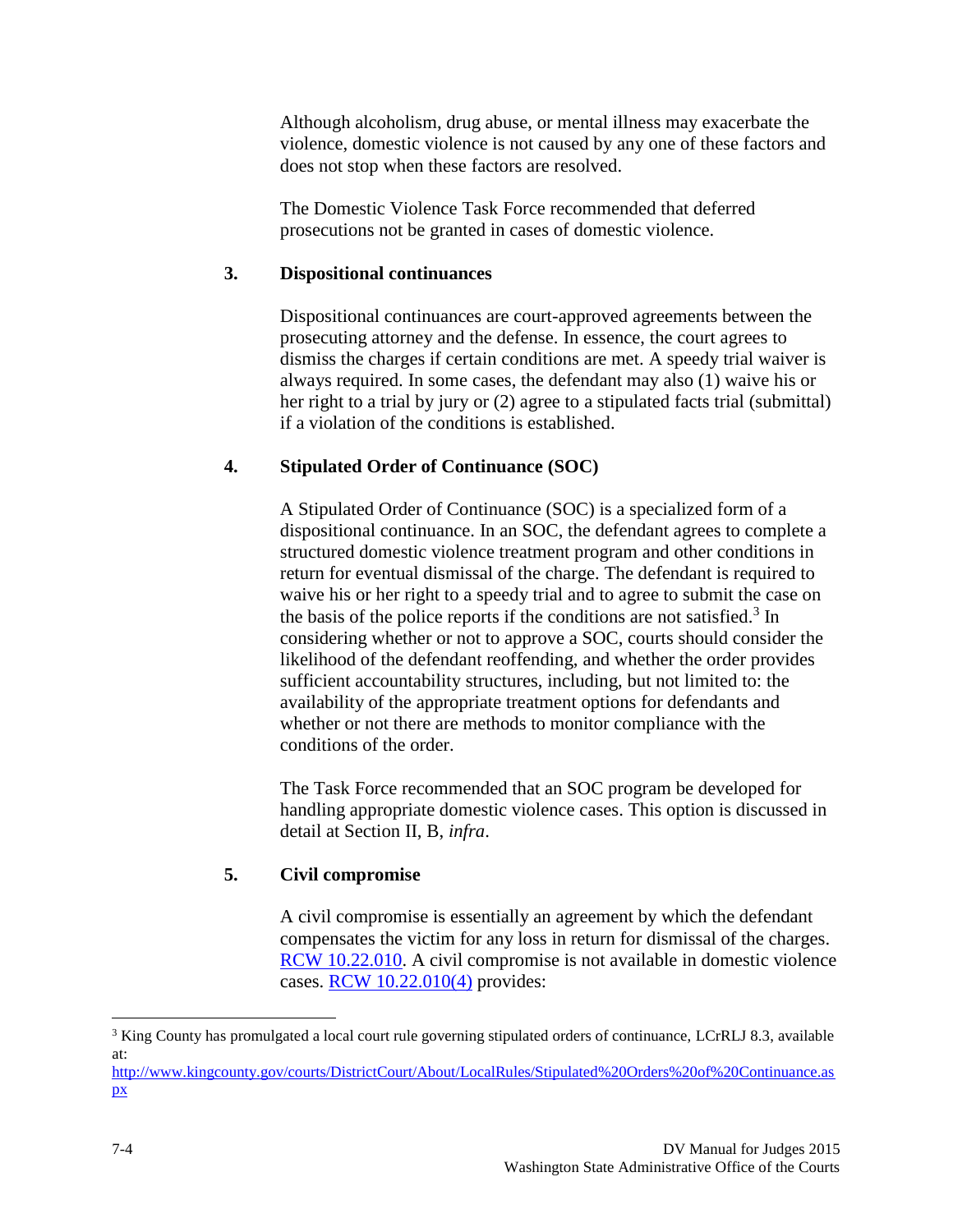[An] offense may be compromised . . . except when it was committed: . . . [b]y one family or household member against another as defined in [RCW 10.99.020](http://apps.leg.wa.gov/RCW/default.aspx?cite=10.99.020) and was a crime of domestic violence as defined in [RCW 10.99.020.](http://apps.leg.wa.gov/RCW/default.aspx?cite=10.99.020)

### **B. Stipulated Order of Continuance (SOC)**

A Stipulated Order of Continuance (SOC) is a pretrial disposition option in the state of Washington. In an SOC, in return for completion of a number of conditions, a case is dismissed at the end of the monitored program. For a more detailed discussion regarding the pros and cons of entering such an order, *see* the [Final Report of the Washington State Domestic Violence Task Force.](http://www.courts.wa.gov/programs_orgs/gjc/documents/dvTaskForceFinalReport1991.doc) Such programs require careful screening by the prosecuting authority and are inappropriate when the crime in question is particularly serious.

SOC programs allow for continued control of the offender and are designed to assist the repentant perpetrator in stopping the violence. The SOC program allows the court to exercise some control over the defendant but avoid the time of a trial.

SOCs have the advantage of offering a quick resolution of the matter. Rehabilitation programs appear to be more effective when they quickly follow the arrest.

The court is not a party to the SOC, as it is an agreement between the prosecutor and the defendant. The court's role is typically limited to granting the continuance, deciding whether there has been of breach of the terms, and whether to grant the dismissal motion made by the prosecutor. Generally the court does not decide what the consequences a breach will be. *State v. Kessler,* 75 Wn. App. 634, 879 P.2d 333 (1994).

#### **1. Procedure**

a. Waiver of defendant's rights

The Task Force recommended that only Stipulated Orders of Continuance (SOC), which require a stipulation to the police report, be approved by the court. If (as would be the usual situation), this stipulation also is intended to waive the right to trial by jury, a written waiver must be obtained. *Bellevue v. Acrey*, 103 Wn.2d 203, 207, 691 P.2d 957 (1984). [CrRLJ 6.1.2](http://www.courts.wa.gov/court_rules/?fa=court_rules.display&group=clj&set=CrRLJ&ruleid=cljcrrlj6.01.2) contains a model form for a "submittal."

Every SOC must be accompanied by a speedy trial waiver.

b. Presence of counsel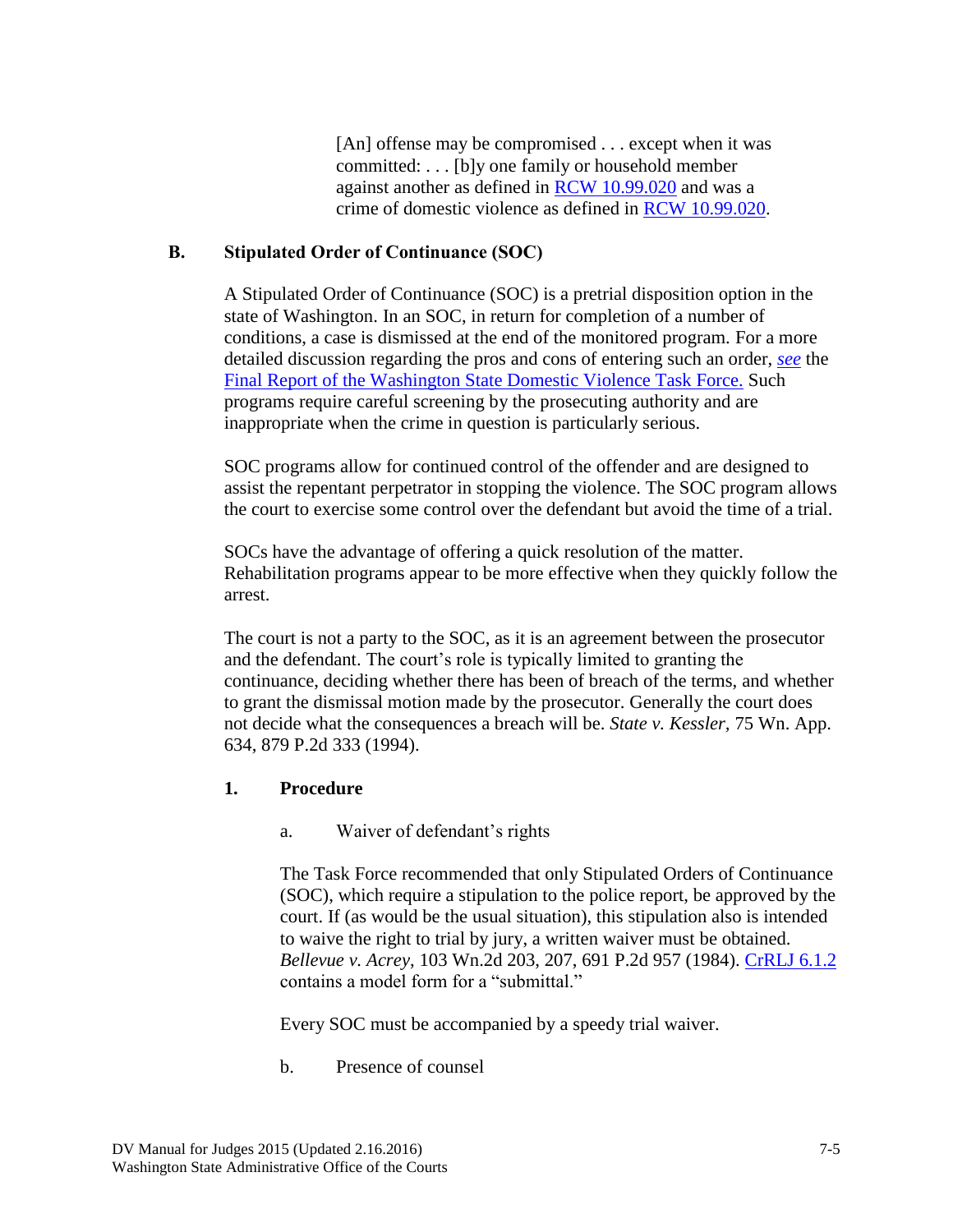Because entry into an SOC program involves the waiver of a number of important constitutional rights, the defendant is entitled to be represented by an attorney. If counsel is not present, a full colloquy concerning waiver of the right to counsel must be undertaken by the court*. See State v. Christensen*, 40 Wn. App. 290, 295, 698 P.2d 1069, *review denied*, 104 Wn.2d 1003 (1985).

c. Length of an SOC

The Task Force recommended that the SOC period be for two years. A dismissal date must be set at the time the order is initially entered.

#### **2. Eligibility requirements**

The Domestic Violence Task Force set forth the following recommendations concerning eligibility for domestic violence treatment:

- a. No prior convictions for crimes of violence within seven years (including juvenile convictions committed after age 16).
- b. No prior convictions for domestic violence crimes within seven years.
- c. Current offense is not a felony.
- d. No use of weapons in current offense.
- e. Current offense did not result in injuries that required medical treatment.
- f. Current offense is not a violation of an existing domestic violence protection order, no-contact order, or restraining order.
- g. Offender does not have an extensive criminal record of any kind.
- h. Before signing the order, the court should advise the defendant that an SOC will not be granted in a case where the defendant sincerely believes he or she is innocent of the charge.

#### **3. Content of an SOC**

a. Domestic violence perpetrator programs

Domestic violence perpetrator treatment is a specific treatment modality. The experience of practitioners in the field has shown that generic counseling or even "anger management" is not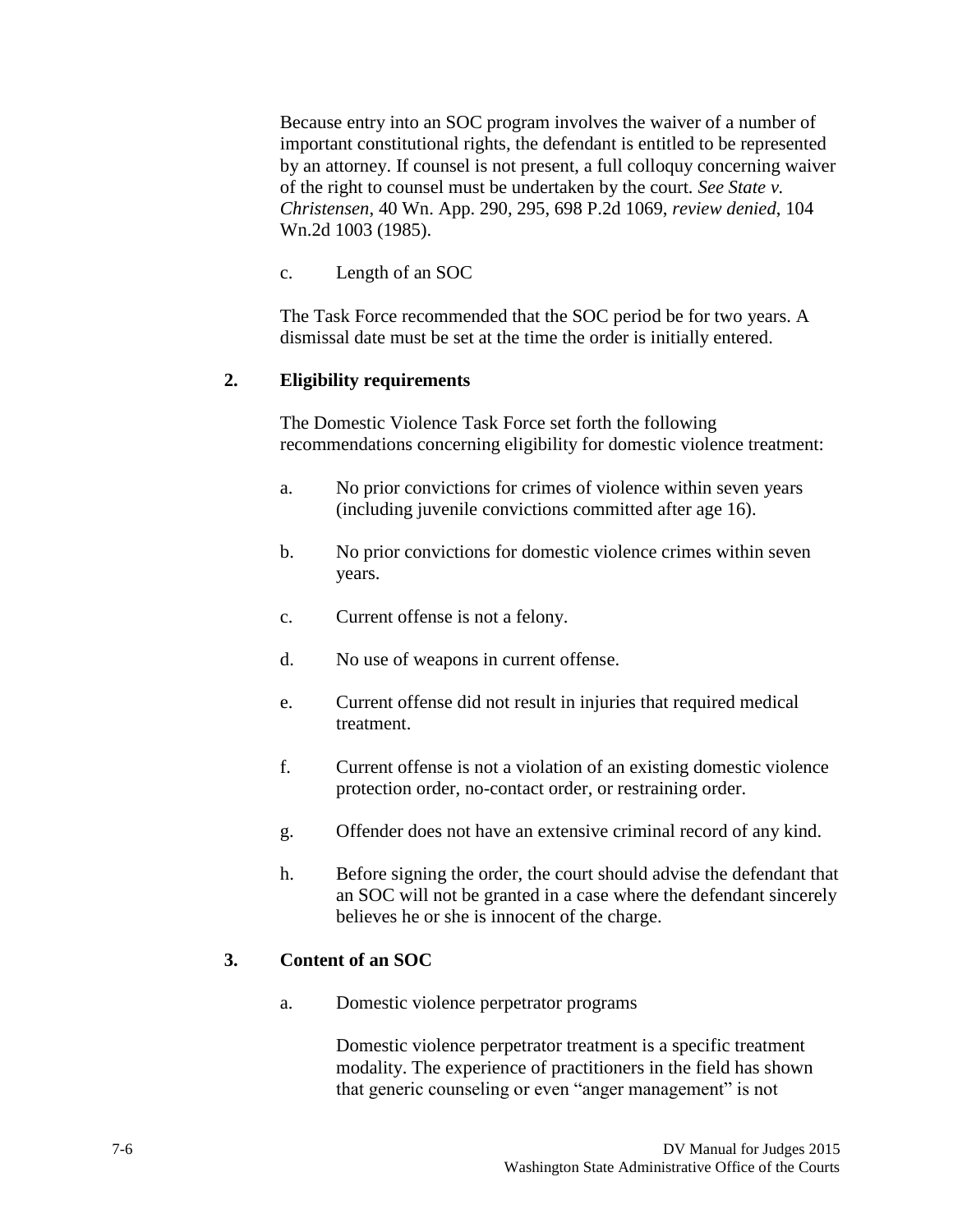adequate. Domestic violence is the result of multiple factors that must be specifically addressed if the pattern is to be eliminated. An agency that holds itself out as treating domestic violence perpetrators must be certified by the Department of Social and Health Services. [RCW 26.50.150.](http://apps.leg.wa.gov/RCW/default.aspx?cite=26.50.150)

A review of the statutory requirements for domestic violence treatment is found in Section VI. A copy of the Washington Administrative Code provisions implementing [RCW 26.50.150](http://apps.leg.wa.gov/RCW/default.aspx?cite=26.50.150) is contained in Appendix A. A discussion of the components of an appropriate domestic violence treatment program is also contained in Appendix A.

b. No-contact order

When desired by the victim (or otherwise deemed appropriate by the court), a no-contact order should be entered pursuant to [RCW](http://apps.leg.wa.gov/RCW/default.aspx?cite=10.99.040)  [10.99.040\(2\),\(3\).](http://apps.leg.wa.gov/RCW/default.aspx?cite=10.99.040) In addition, the SOC should specifically indicate that violation of the no-contact order will result in revocation of the SOC.

- c. No criminal law violations
- d. Restitution (where appropriate)
- e. Substance abuse treatment (where appropriate)

Substance abuse treatment, although often required, is not a substitute for domestic violence rehabilitation. Although some incidents of battering may be more severe when the batterer is under the influence of alcohol or drugs, the battering does not stop simply because the substance abuse problem is cured. In addition, as part of the assessment interview required under [WAC 388-60-](http://apps.leg.wa.gov/WAC/default.aspx?cite=388-60-0165) [0165,](http://apps.leg.wa.gov/WAC/default.aspx?cite=388-60-0165) the agency doing batterer's treatment must obtain a substance abuse screening. The agency may allow a client to participate in other types of therapy, including substance abuse evaluations or treatment, during the same period the client is participating in the required domestic violence treatment. The program must determine that the participant is stable in the participant's other treatments before allowing the participant to participate in treatment for domestic violence. [WAC 388-60-0095.](http://apps.leg.wa.gov/WAC/default.aspx?cite=388-60-0095)

f. Court costs and monitoring fees

Court costs cannot be imposed in an SOC because a finding of guilty has not been entered. *State v. Friend*, 59 Wn. App. 365, 367,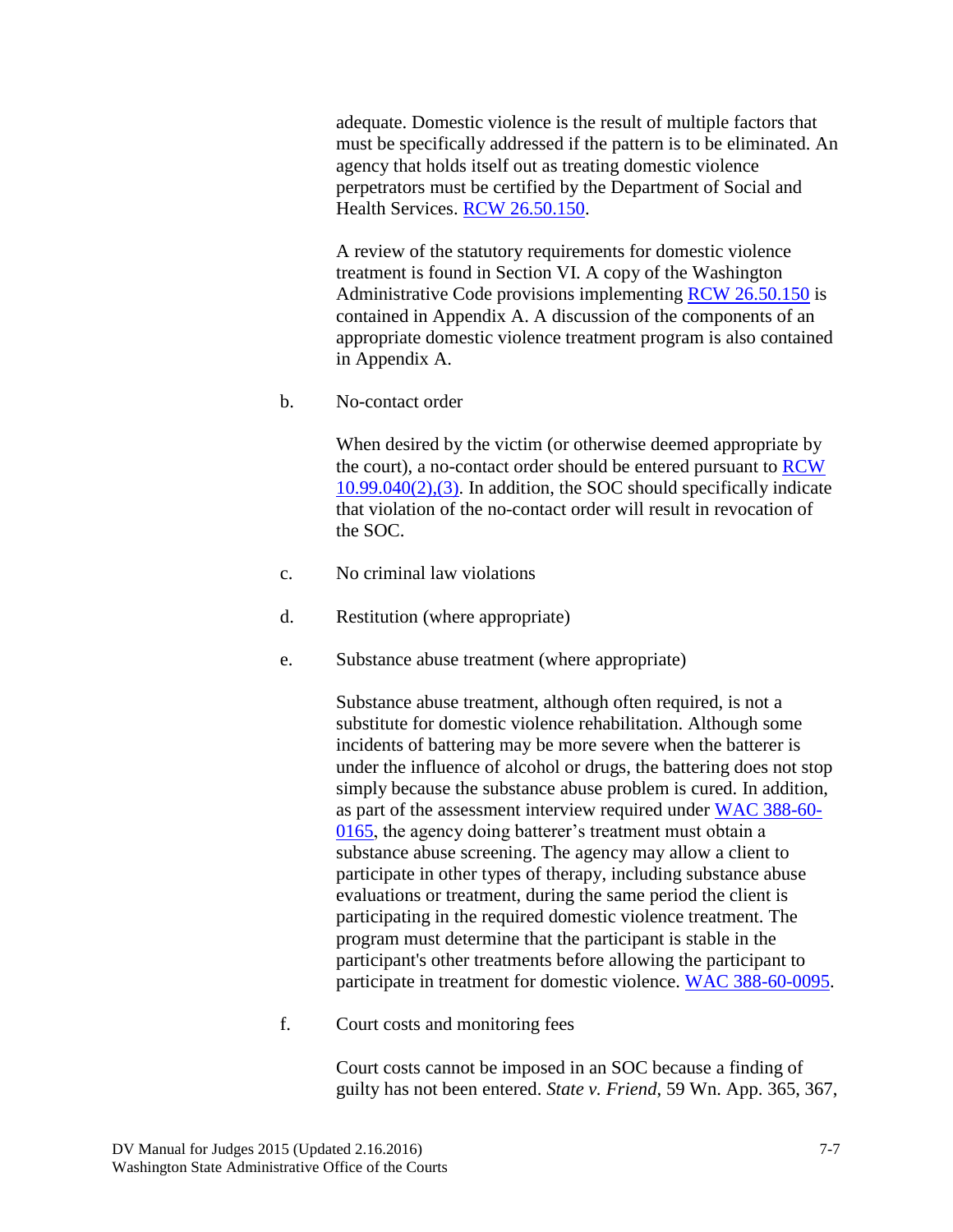797 P.2d 539 (1990). In response to *Friend*, the Legislature amended [RCW 10.05.170](http://apps.leg.wa.gov/RCW/default.aspx?cite=10.05.170) to permit imposition of court costs in deferred prosecution orders. This amendment, however, did not repeal  $RCW$  10.01.160 – the general authority to impose court costs that was at issue in *Friend*.

Probation monitoring fees can be imposed whenever an individual has been referred to probation. There is no requirement that the defendant have been convicted of a crime.

**NOTE:** Only agreements that comport with the revenue distribution scheme outlined in [RCW 3.50.100](http://apps.leg.wa.gov/RCW/default.aspx?cite=3.50.100) and [RCW 3.62.090](http://apps.leg.wa.gov/RCW/default.aspx?cite=3.62.090) should be approved by judicial officers. *See* [Washington State](http://www.courts.wa.gov/programs_orgs/pos_ethics/?fa=pos_ethics.dispopin&mode=0405) Ethics Advisory Opinion 04-05 (Aug. 16, 2004).

g. Court monitoring of offender

The order must provide for some clear monitoring of the rehabilitation provisions. Ideally, this should be done through review hearings, or through court probation, if such services exist. In courts without probation officers, rehabilitation agency reports should be monitored monthly by the prosecuting attorney or by court personnel.

#### **4. Revocation**

Because the granting of an SOC is similar to the granting of a deferred prosecution, due process requirements must be met in revoking an SOC. *See State v. Marino*, 100 Wn.2d 719, 725, 674 P.2d 171 (1984).

a. Inability to pay for treatment

If the court concludes that a defendant cannot pay for the cost of treatment, termination of the SOC is not appropriate. However, a finding that a defendant made a deliberate choice to make treatment a low priority will support revocation. *State v. Kessler*, 75 Wn. App. 634, 640, 879 P.2d 333 (1994) (pre-filing diversion case). At least under the Sentencing Reform Act (SRA), once the State has established noncompliance, the burden of showing that the violation was not willful shifts to the defendant. A mere claim of indigence is insufficient to meet this burden. *State v. Gropper*, 76 Wn. App. 882, 887, 888 P.2d 1211 (1995). *Accord, State v. Woodward*, 116 Wn. App. 697; 667 P.3d 530 (2003).

b. Lack of amenability for treatment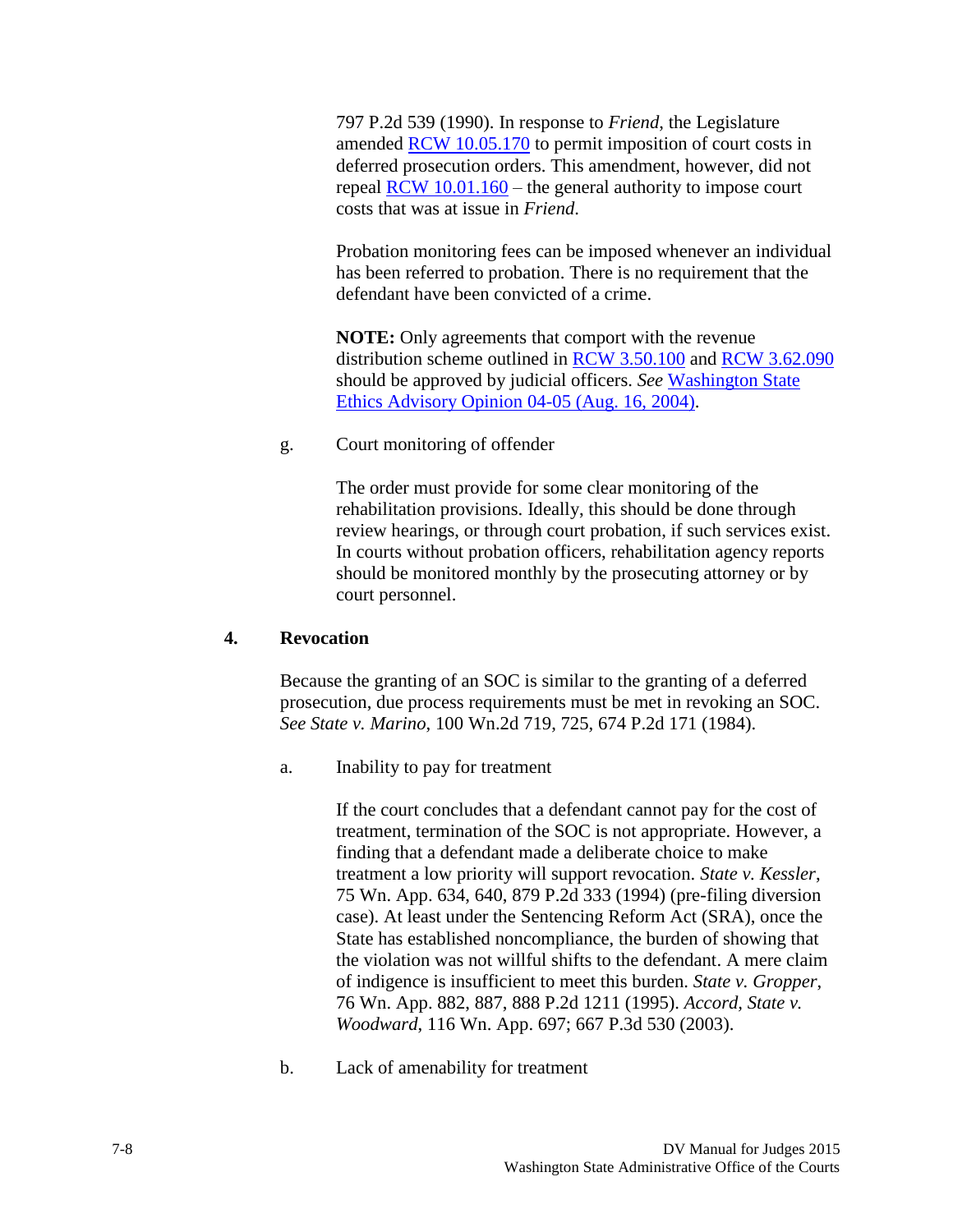The WAC provisions governing domestic violence treatment programs require that every defendant referred for batterer's treatment undergo a significant assessment process. If the defendant is eligible for treatment, a treatment plan is adopted.

The question of whether revocation is proper for a defendant who made a good faith effort to gain entrance into a treatment program but who was found to be not amenable to treatment is complex. Under the SRA, the question of whether a violation is willful is relevant only when considering allegations of failure to pay financial obligations and failure to complete community service hours. **RCW** 9.94B.040; [9.94A.737](http://apps.leg.wa.gov/RCW/default.aspx?cite=9.94A.737)<sup>4</sup>. However, in *State v*. *Peterson*, 69 Wn. App. 143, 148, 847 P.2d 538 (1993), Division III held that it was improper to sanction an offender for not complying with a sentence requirement that he participate in crime-related treatment or counseling services where he was unable to enroll in the particular program he had been referred to by his CCO. The court did not address the question of whether an offender who was not amenable to any available treatment could be sanctioned for not entering treatment.

As concerns for both victim and community safety are not satisfied when a defendant either does not enter or does not successfully participate in domestic violence treatment, great care should be taken in crafting a sentence that includes domestic violence treatment as a component to avoid the problems confronting the court in *Peterson*.

**NOTE:** Statutory and WAC provisions regarding perpetrator treatment are discussed in detail at Section VI of this chapter. A copy of the current WAC provision is found in Appendix A.

## **III. Sentencing Under the Sentencing Reform Act (SRA) in Domestic Violence Cases**

The sentence options available to the court in a felony case involving domestic violence under the SRA are generally the same options available for any other crime subject to the SRA. In determining a felony domestic violence offender score, [RCW 9.94A.525\(21\)](http://apps.leg.wa.gov/RCW/default.aspx?cite=9.94A.525) provides direction in scoring points for prior convictions for domestic violence, where domestic violence as defined in [RCW 9.94A.030](http://apps.leg.wa.gov/rcw/default.aspx?cite=9.94A.030) was plead and proven after August 1, 2011.

 $\overline{a}$ 

<sup>4</sup> The prior version was held unconstitutional by *State v. Madsen* 153 Wn. App. 471 (2009)(overruled by *In re Flint,* 174 Wn.2d 539 (2012). The current version is effective as of June 1, 2012, and does not mention willfulness.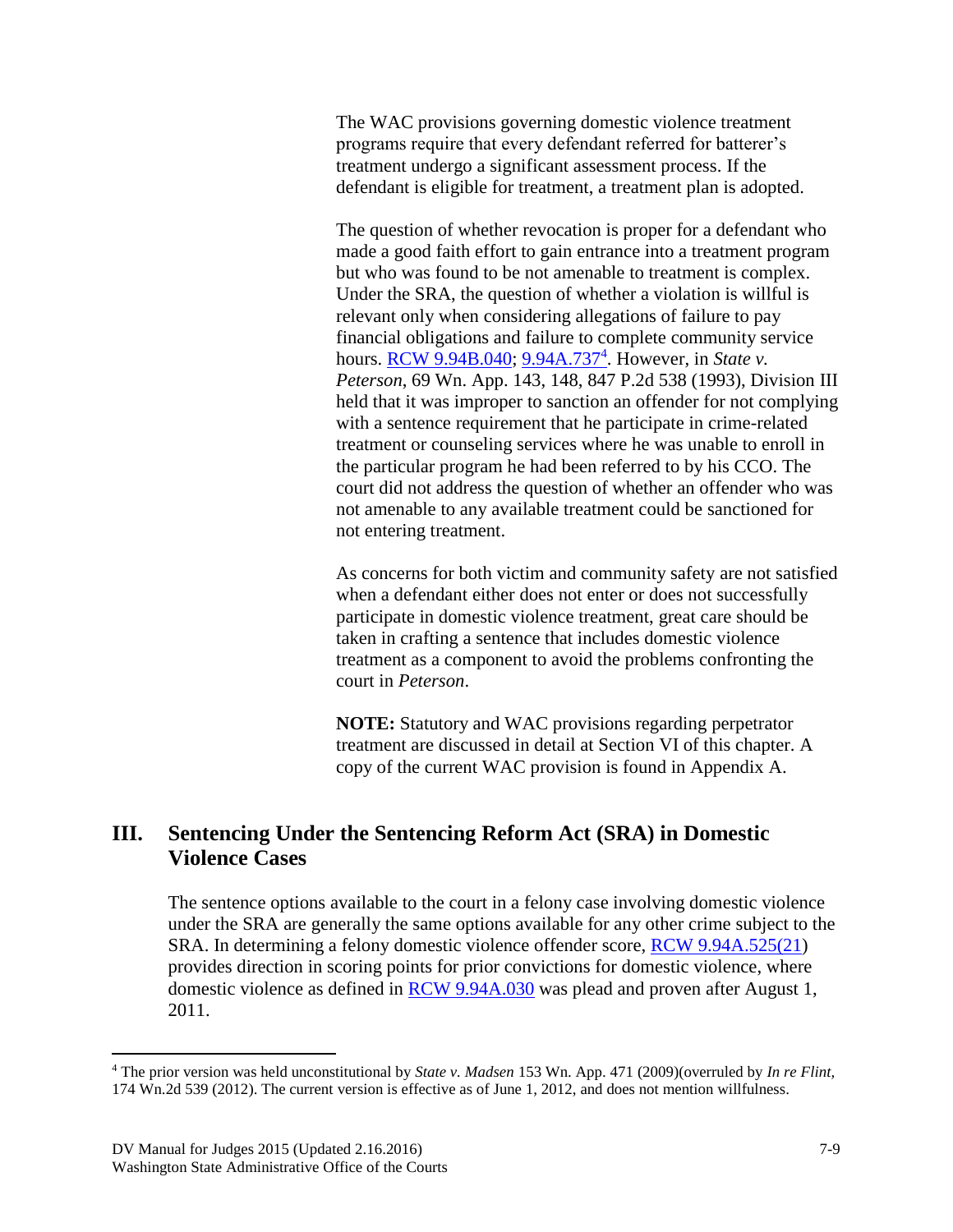Of particular note, [RCW 9.94A.525\(21\)](http://apps.leg.wa.gov/RCW/default.aspx?cite=9.94A.525) allows certain prior misdemeanor domestic violence convictions to be included in the scoring, if they are considered "repetitive domestic violence offenses" as defined in [RCW.9.94A.030\(41\).](http://apps.leg.wa.gov/RCW/default.aspx?cite=9.94A.030) "Repetitive domestic violence offense" includes:

(a)(i) Domestic violence assault that is not a felony offense under RCW [9A.36.041;](http://apps.leg.wa.gov/rcw/default.aspx?cite=9A.36.041)

(ii) Domestic violence violation of a no-contact order under chapter [10.99](http://apps.leg.wa.gov/rcw/default.aspx?cite=10.99) RCW that is not a felony offense;

(iii) Domestic violence violation of a protection order under chapter [26.09,](http://apps.leg.wa.gov/rcw/default.aspx?cite=26.09) [26.10,](http://apps.leg.wa.gov/rcw/default.aspx?cite=26.10) [26.26,](http://apps.leg.wa.gov/rcw/default.aspx?cite=26.26) or [26.50](http://apps.leg.wa.gov/rcw/default.aspx?cite=26.50) RCW that is not a felony offense;

(iv) Domestic violence harassment offense under RCW [9A.46.020](http://apps.leg.wa.gov/rcw/default.aspx?cite=9A.46.020) that is not a felony offense; or

(v) Domestic violence stalking offense under RCW [9A.46.110](http://apps.leg.wa.gov/rcw/default.aspx?cite=9A.46.110) that is not a felony offense; or

(b) Any federal, out-of-state, tribal court, military, county, or municipal conviction for an offense that under the laws of this state would be classified as a repetitive domestic violence offense under (a) of this subsection.

In sentencing, the court should be particularly sensitive to the mandate of [RCW](http://apps.leg.wa.gov/RCW/default.aspx?cite=9.94A.500)  [9.94A.500](http://apps.leg.wa.gov/RCW/default.aspx?cite=9.94A.500) which requires that the court allow participation by the victim, the survivor of the victim, or a representative of the victim, and from an investigating law enforcement officer before imposing sentence.

All offenders who are subject to post-confinement release are sentenced to a community custody range. An allegation that an offender has violated a term of community custody is now handled by the Department of Corrections; the offender is not referred back to the sentencing court.

Community custody must be ordered by the court pursuant to [RCW 9.94A.701](http://apps.leg.wa.gov/rcw/default.aspx?cite=9.94A.701) and [9.94A.702.](http://apps.leg.wa.gov/rcw/default.aspx?cite=9.94A.702) Once community custody is ordered, the Department will conduct a risk assessment on *only* those cases where community custody has been ordered by the court. Supervision for felony cases is no longer offense-based but is now based upon a defendant's risk level for qualifying crimes. Supervision for misdemeanor cases is not determined by a defendant's risk level, but rather strictly supervision is strictly offensebased.

The Department uses a risk assessment tool developed by the Washington State Institute for Public Policy<sup>5</sup>. This tool evaluates defendants based upon their risk factor and puts defendants into categories of High Violent, High Non-Violent, Moderate and Low. The main factors used to determine risk are prior criminal history and age. The Legislature

 $\overline{a}$ <sup>5</sup> *See*, http://www.assessments.com/assessments\_documentation/a%20Case%20study%20- %20WA%20DOC%20Implements%20the%20STRONG.pdf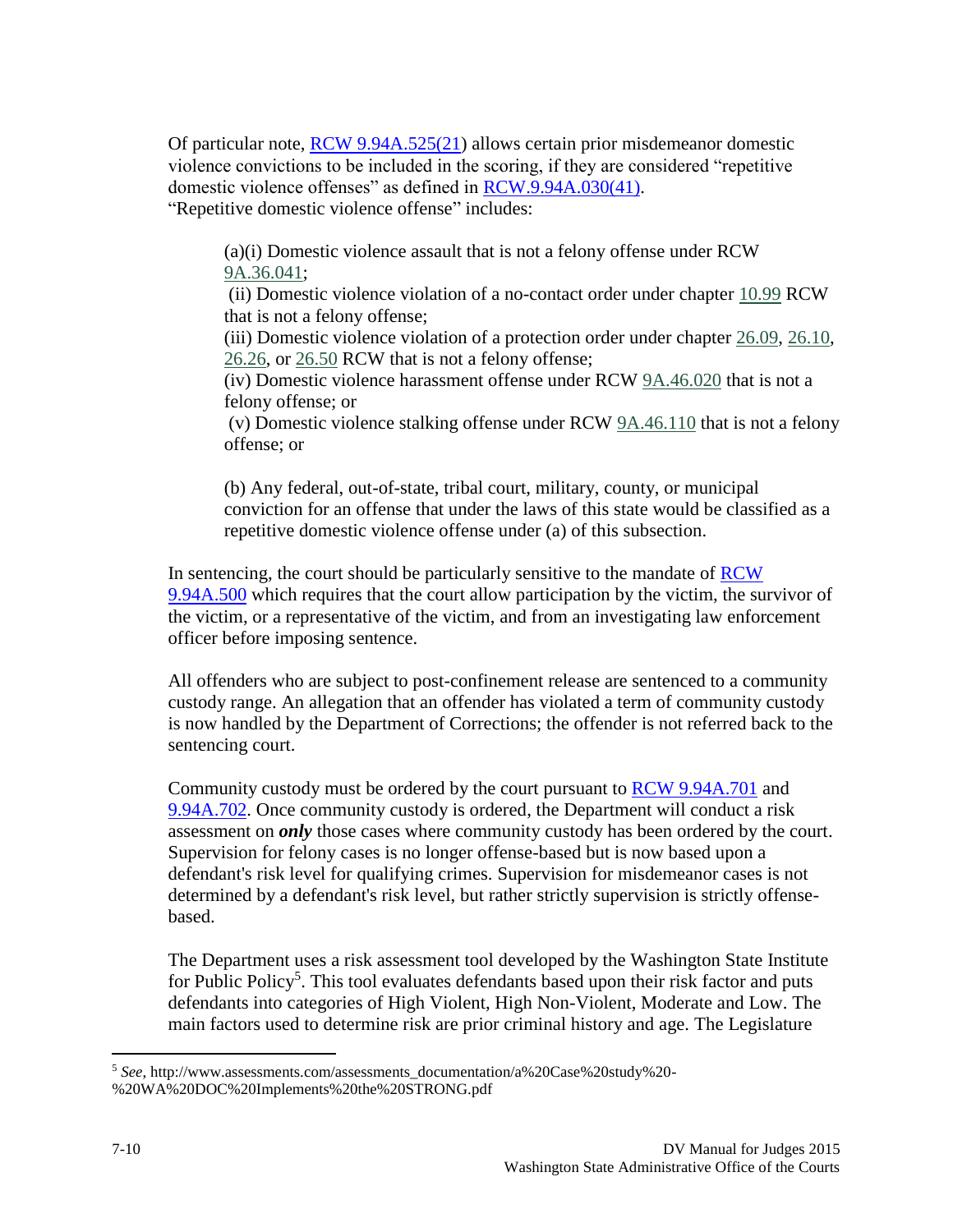has eliminated Department of Corrections supervision of: (1) offenders convicted of virtually all misdemeanors and gross misdemeanors in Superior Court and (2) felony offenders who were placed into the two lowest risk assessment categories, low or moderate risk, on violent offenses, crimes against persons, felony domestic violence, or controlled substances violations. Defendants convicted of Fourth Degree Assault (domestic violence) or Violation of a domestic violence protective order are only supervised if the offender also has a prior conviction of a qualifying domestic violence offense.

DOC will supervise the following cases after risk assessment:

- All High Violent Offenders
- All High Non-Violent Offenders
- All Felony Sex Offenses (regardless of risk level)
- All Serious Violent Offenses (regardless of risk level)
- All DMIO defendants (regardless of risk level)
- All ISRB defendants (regardless of risk level)
- All First Time Offender Waivers (regardless of risk level)
- All DOSA defendants (regardless of risk level)
- All SSOSA defendants (regardless of risk level)
- All Interstate Compact cases (regardless of risk level)

The Department will only supervise the following misdemeanors:

- Communication with a Minor for Immoral Purposes
- Custodial Sexual Misconduct 2
- Sexual Misconduct with a Minor
- Failure to Register as a Sex Offender
- Assault Fourth Degree or a Violation of a DV Court Order **and a prior conviction** for any of the following:
	- o violent offense
	- o sex offense
	- o crime against persons
	- o assault 4
	- o violation of a DV court order

## **A. Conditions Other Than Confinement**

#### **1. Domestic violence perpetrator treatment programs under the SRA**

Conviction of most felony domestic violence offenses will result in the imposition of a community custody term. Community custody is to be imposed when a defendant is convicted of a "sex offense," a "violent offense," or a "crime against person." [RCW 9.94A.701.](file:///E:/Judges) Definitions of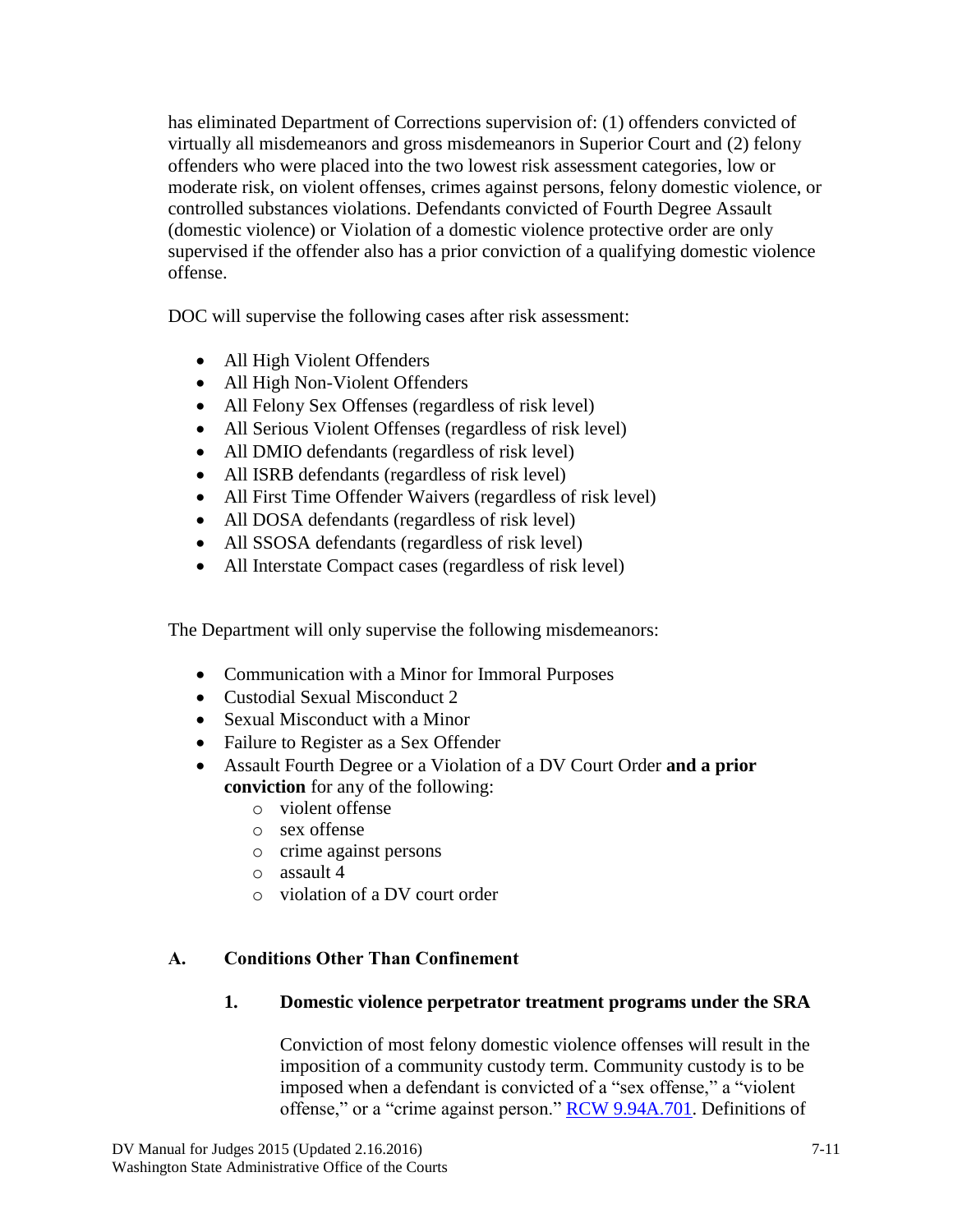violent and sex offenses are contained in [RCW 9.94A.030.](http://apps.leg.wa.gov/RCW/default.aspx?cite=9.94A.030) The definition of a crime against person is contained in [RCW 9.94A.411\(2\),](http://apps.leg.wa.gov/RCW/default.aspx?cite=9.94A.411) and includes violation of protection and no-contact orders. Finally, when the court sentences a defendant pursuant to the "first offender waiver," a term of community custody may be imposed. Community custody ranges are found in [WAC 437-20-010.](http://apps.leg.wa.gov/WAC/default.aspx?cite=437-20-010)

Under the current statutory scheme, a court may order the defendant to "participate in rehabilitative programs or otherwise perform affirmative conduct reasonably related to the circumstances of the offense, the offender's risk of reoffending, or the safety of the community." [RCW](file:///E:/Judges)  [9.94A.703\(3\)\(d\).](file:///E:/Judges)

[RCW 9.94A.703\(3\)\(d\)](file:///E:/Judges) appears to authorize a court to impose domestic violence treatment whenever the court deems such a requirement appropriate. In cases where the defendant is convicted of a domestic violence offense, and the offender or victim has a minor child, the court may require the defendant to complete a certified domestic violence perpetrator program. [RCW 9.94A.703\(4\)\(a\).](file:///E:/Judges) Whether the Department of Corrections will supervise an affirmative condition of the sentence depends on the nature of the conviction and static risk score according to the Department's risk assessment tool.

#### **2. No contact with the victim**

The court may issue a written no-contact order for a period up to the maximum allowable sentence for the crime (not merely for the standard range). *State v. Armendariz*, 160 Wn.2d 106, 156 P.3d 201(2007); [RCW](http://apps.leg.wa.gov/RCW/default.aspx?cite=10.99.050)  [10.99.050.](http://apps.leg.wa.gov/RCW/default.aspx?cite=10.99.050) A certificate of discharge issued pursuant to [RCW 9.94A.637](http://apps.leg.wa.gov/RCW/default.aspx?cite=9.94A.637) does not, by itself, act to terminate a no-contact order. Unless the order has been terminated by the sentencing judge or has expired by its own terms, violation of the order is a crime and is fully prosecutable as such. *Id.*

Violation of a domestic violence no-contact order is a separate offense. [RCW 10.99.050\(2\).](http://apps.leg.wa.gov/RCW/default.aspx?cite=10.99.050) Imposition of a period of confinement following a finding that defendant violated a "crime-related" condition by contacting the victim does not bar a subsequent trial for the crime of violating a nocontact order. *State v. Grant*, 83 Wn. App. 98, 111, 920 P.2d. 609 (1996). Accord, *State v. Prado*, 86 Wn. App. 573, 578, 937 P.2d 636, *review denied*, 133 P.2d 1018 (1997).

#### **3. No contact with witnesses or non-victim children**

[RCW 9.94A.703\(3\)](file:///E:/Judges) provides that the court may enter an order prohibiting the defendant from having any contact with the victim or a specific class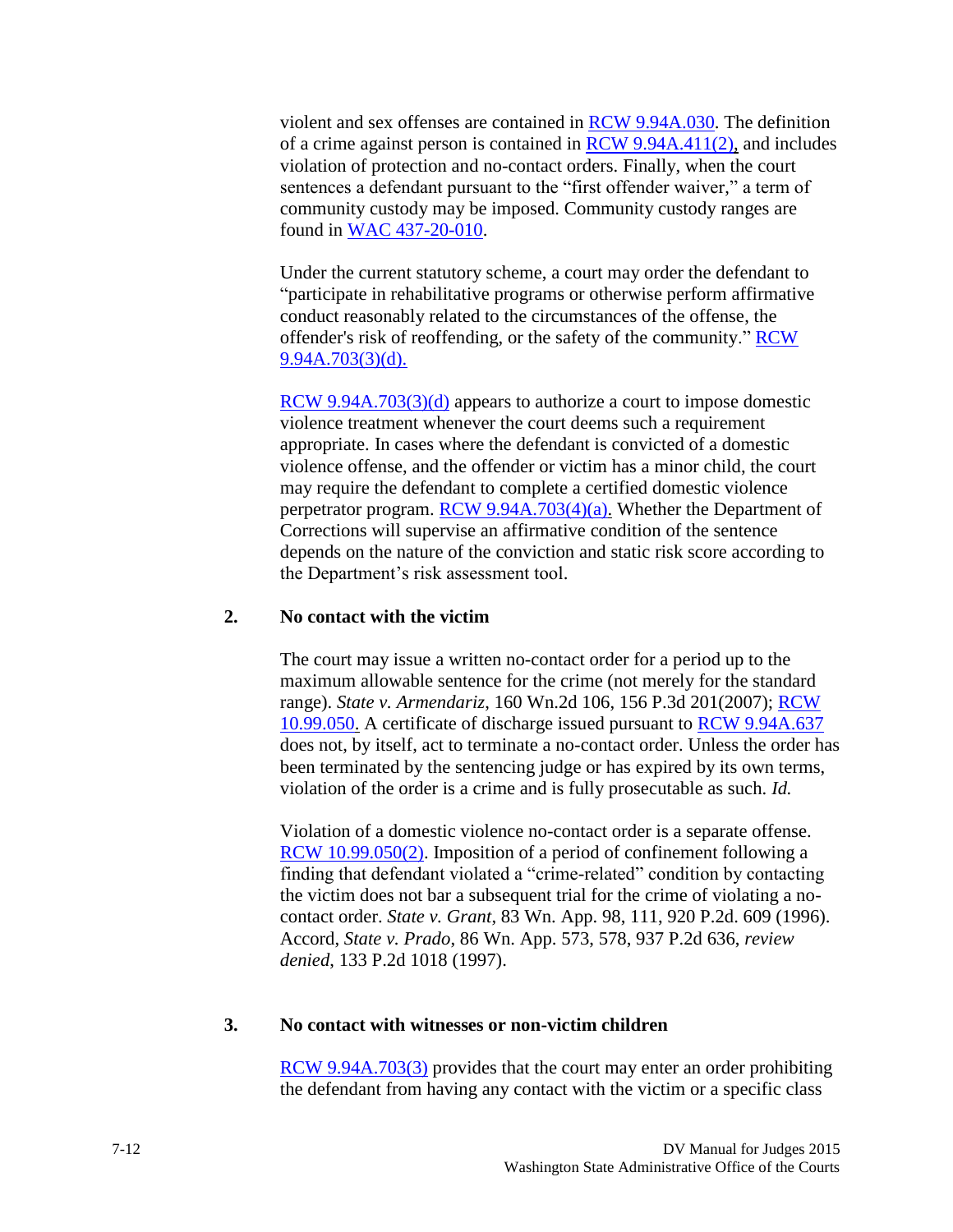of individuals. The potential duration of the order is the maximum allowable sentence for the crime, regardless of the expiration of the defendant's term of community supervision.

A condition of sentence prohibiting a defendant from all contact with his/her children who were witnesses but not victims of a crime of domestic violence is, under some factual situations, an abuse of discretion. The "fundamental right to parent" can only be subject to limitations that are "reasonably necessary to accomplish the essential needs of the state." *State v. Ancira*, 107 Wn. App. 650, 653-4, 27 P.3d 1246 (2001) (quoting *State v. Riles*, 135 Wn.2d 326, 350, 959 P.2d 655 (1998)). *See also In re Rainey*, 168 Wn.2d 367, 377–380 229 P.3d 686 (2010). The record before the court in *Ancira* did not support a conclusion that the State's valid interest in protecting the children from witnessing future acts of domestic violence could be satisfied only by an order prohibiting all contact.

On the other hand, a criminal judge is not prohibited from imposing some limitations on a defendant's contact with his children. As the court stated,

> On this record, some limitations on *Ancira's* contact with his children, such as supervised visitation, might be appropriate even as part of a sentence. Generally, however, the criminal sentencing court is not the proper forum to address these legitimate concerns other than on a transitory basis . . . We agree that *Ancira's* children, as witnesses, were directly connected to the circumstances of the crime.

*Ancira* at 655-57.

Further, a no-contact order barring a defendant from having contact with the mother of his children, following a criminal conviction, is not violative of the defendant's due process right to parent simply because it makes the practicalities of exercising that right more cumbersome. *State v. Foster*, 128 Wn. App. 932, 117 P.3d 1175 (2005).

#### **4. Restitution<sup>6</sup>**

a. When may restitution be ordered?

Restitution is an independent element of the sentence that may be ordered regardless of the determinate sentence imposed by the court. The decision on whether to order restitution is not dependent

 $\overline{a}$ 

<sup>6</sup>All statutory citations in this section are to the versions that control for crimes committed after July 1, 1985. For crimes committed before that day, see [RCW 9.94A.750.](http://apps.leg.wa.gov/RCW/default.aspx?cite=9.94A.750)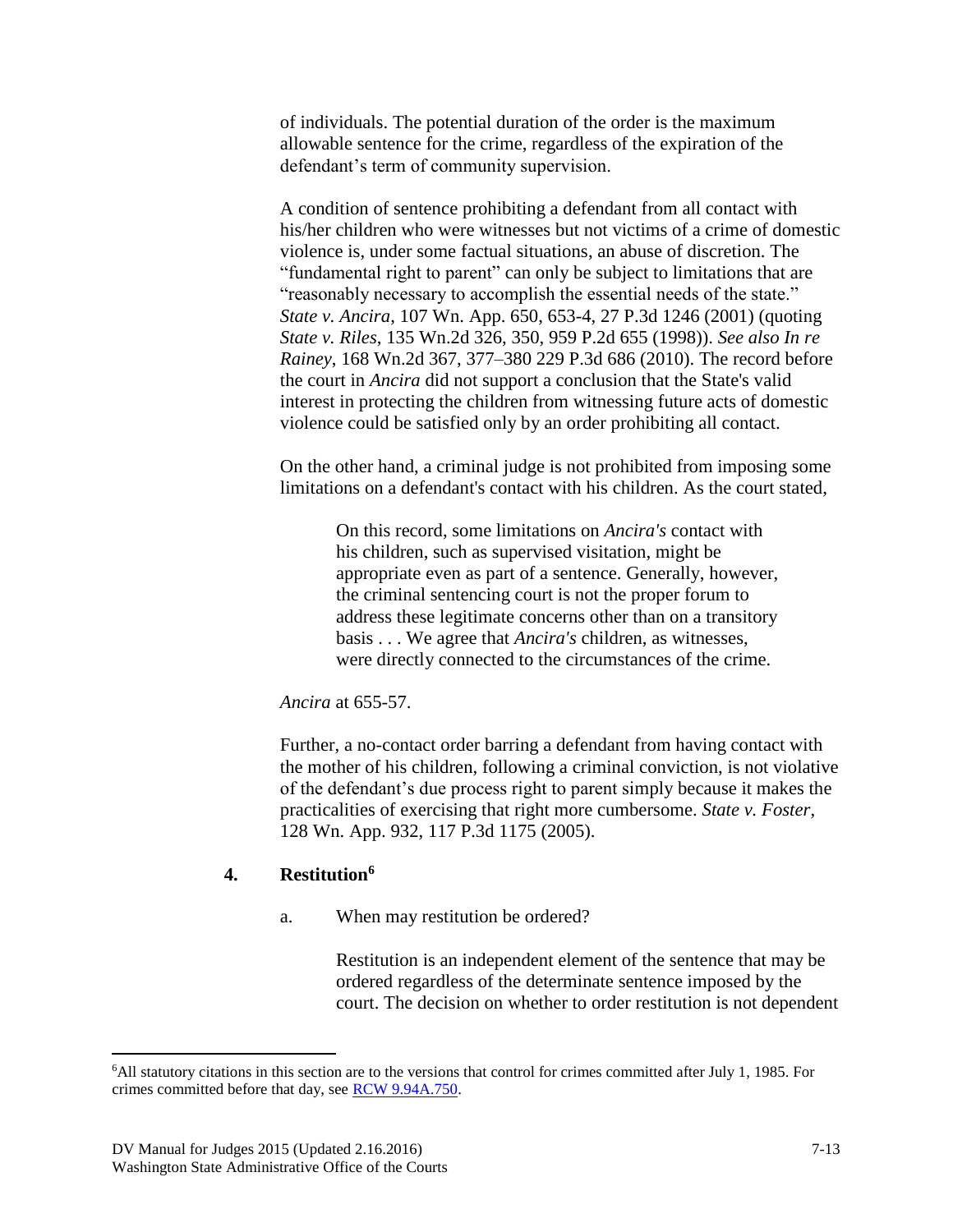upon the seriousness level, the offender score, or the sentencing range.

b. When must restitution be ordered?

Restitution must be ordered whenever an offender is convicted of an offense resulting in injury to any person or loss/damage to property unless extraordinary circumstances exist, which, in the court's judgment, makes restitution inappropriate. In those cases the court must set forth the circumstance in the record. [RCW](http://apps.leg.wa.gov/RCW/default.aspx?cite=9.94A.753)  [9.94A.753.](http://apps.leg.wa.gov/RCW/default.aspx?cite=9.94A.753)

c. What losses are compensable?

Restitution must be based on easily ascertainable damages, actual expenses incurred, or lost wages. Thus, in *State v. Lewis*, 57 Wn. App. 921, 926, 791 P.2d 250 (1990) (*see also State v. Cosgaya-Alvarez*, 172 Wn. App. 785, 793–795 291 P.3d 939 (2013), the court held that future earning losses were not compensable because they were neither "easily ascertainable damages" nor lost wages. Exact accounting is not, however, required. Where the amount of loss is not specifically provable, restitution may still be ordered so long as the record provides a reasonable basis for the court to estimate loss so that the award of restitution is not based on "mere speculation." *State v. Fleming*, 75 Wn. App. 270, 275, 877 P.2d 243 (1994) (internal citation omitted) (overruled on other grounds by *State v. Griffith*, 164 Wn.2d 960 ,195 P.3d 506 (2008). An award of restitution may include an obligation to pay damages that flowed from the crime, even if such loss were not foreseeable. *State v. Enstone*, 137 Wn.2d 675, 682-3, 974 P.2d 828 (1999).

Restitution may include payment for both public and private costs. Costs of counseling reasonably related to the offense may be ordered as a part of restitution. However, restitution may not include reimbursement for mental anguish, pain and suffering, or other intangible losses. [RCW 9.94A.753\(3\).](http://apps.leg.wa.gov/RCW/default.aspx?cite=9.94A.753)

Thus, in a domestic violence case, compensable items might include:

- (1) Lost wages
- (2) Medical bills, including ambulance and emergency room fees
- (3) Destroyed clothing, automobiles, or other property
- (4) Replacement of locks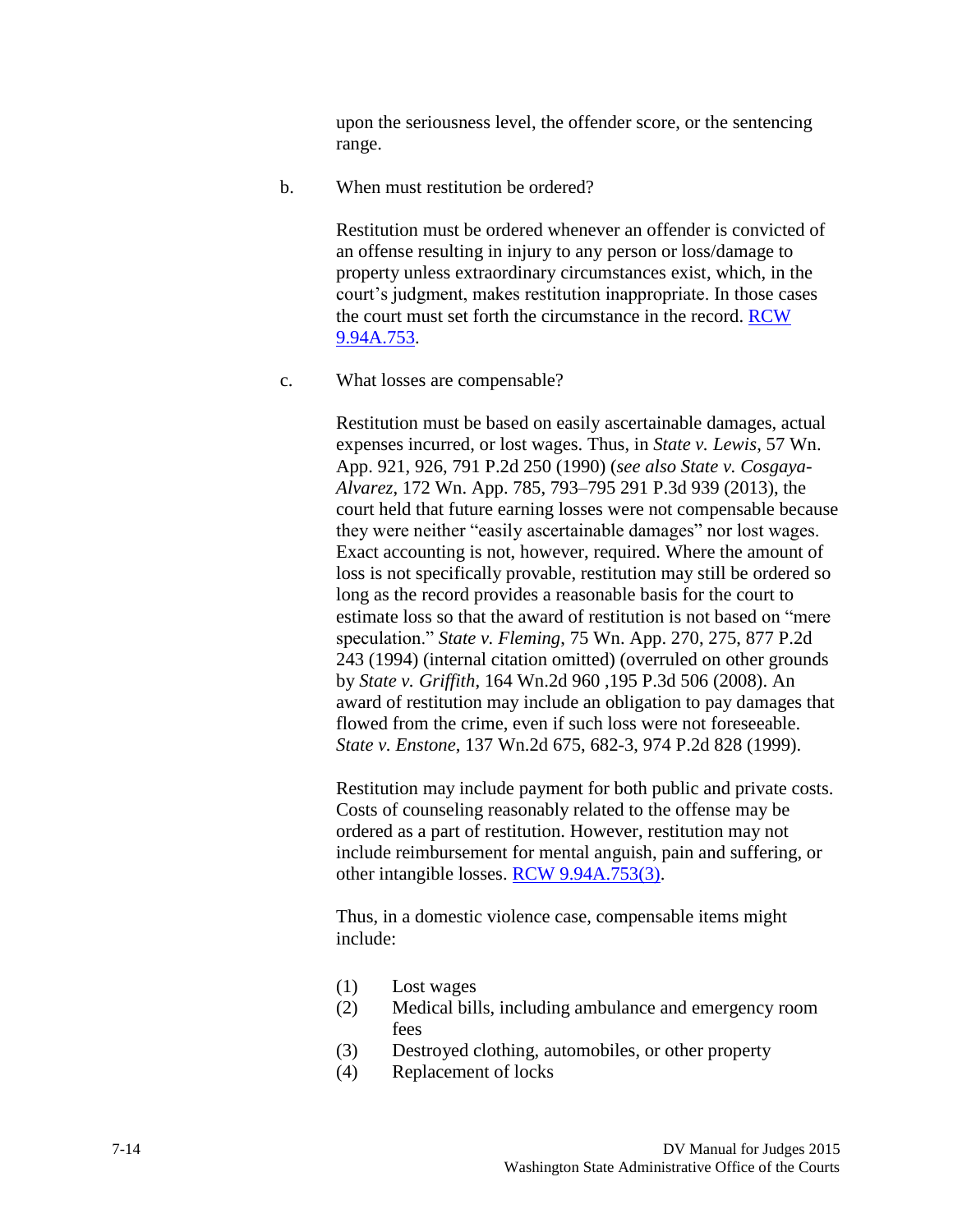- (5) Transportation expenses related to medical treatment for injuries related to the violence
- (6) Motel or hotel bills
- (7) Moving expenses
- (8) Counseling for the victim and children

The amount may not exceed double the amount of the defendant's gain or the victim's loss. [RCW 9.94A.753\(3\)](http://apps.leg.wa.gov/RCW/default.aspx?cite=9.94A.753)

d. Enforcement of the restitution order

[RCW 9.94A.753\(4\)](http://apps.leg.wa.gov/RCW/default.aspx?cite=9.94A.753) establishes the enforcement period for restitution obligations.

For offenses committed prior to July 1, 2000, the defendant remains under the court's jurisdiction for up to ten years after the imposition of sentence, or release from confinement, regardless of the expiration of the defendant's term of supervision and regardless of the statutory maximum for the crime. Prior to the expiration of the initial ten-year period, the superior court may extend jurisdiction for an additional ten years.

For offenses committed after July 1, 2000, the offender remains under the court's jurisdiction until the restitution obligation is satisfied, regardless of the expiration of the term of supervision and regardless of the statutory maximum for the crime.

#### **B. The Exceptional Sentence Under the SRA**

Under the watershed case *Blakely v. Washington*, 542 U.S. 296, 124 S. Ct. 2531, 159 L. Ed. 2d 403 (2004), with the exception of prior convictions, only those facts found by a jury or stipulated to by the defendant can serve as basis for enhancing a sentence over what otherwise would be the maximum imposable sentence. *See also, State v. Aguirre,* 168 Wn. 2d 350, 229 P.3d 669 (2010). In this context, the maximum sentence is "the maximum sentence a judge may impose solely on the basis of the facts reflected in the jury verdict or admitted by the defendant." *Blakely*, 124 S. Ct. at 2537 (citing *Ring v. Arizona*, 536 U.S. 584, 602, 122 S. Ct. 2428, 153 L. Ed. 2d 556 (2002)).

The jury must be unanimous to either accept or reject the aggravating circumstances. *State v. Nuñez,* 174 Wn. 2d 707, 285 P.3d 21 (2012).

#### **1. What are "prior convictions?"**

*Blakeley* excluded "prior convictions" from the facts that must be found before a sentence above the statutory maximum can be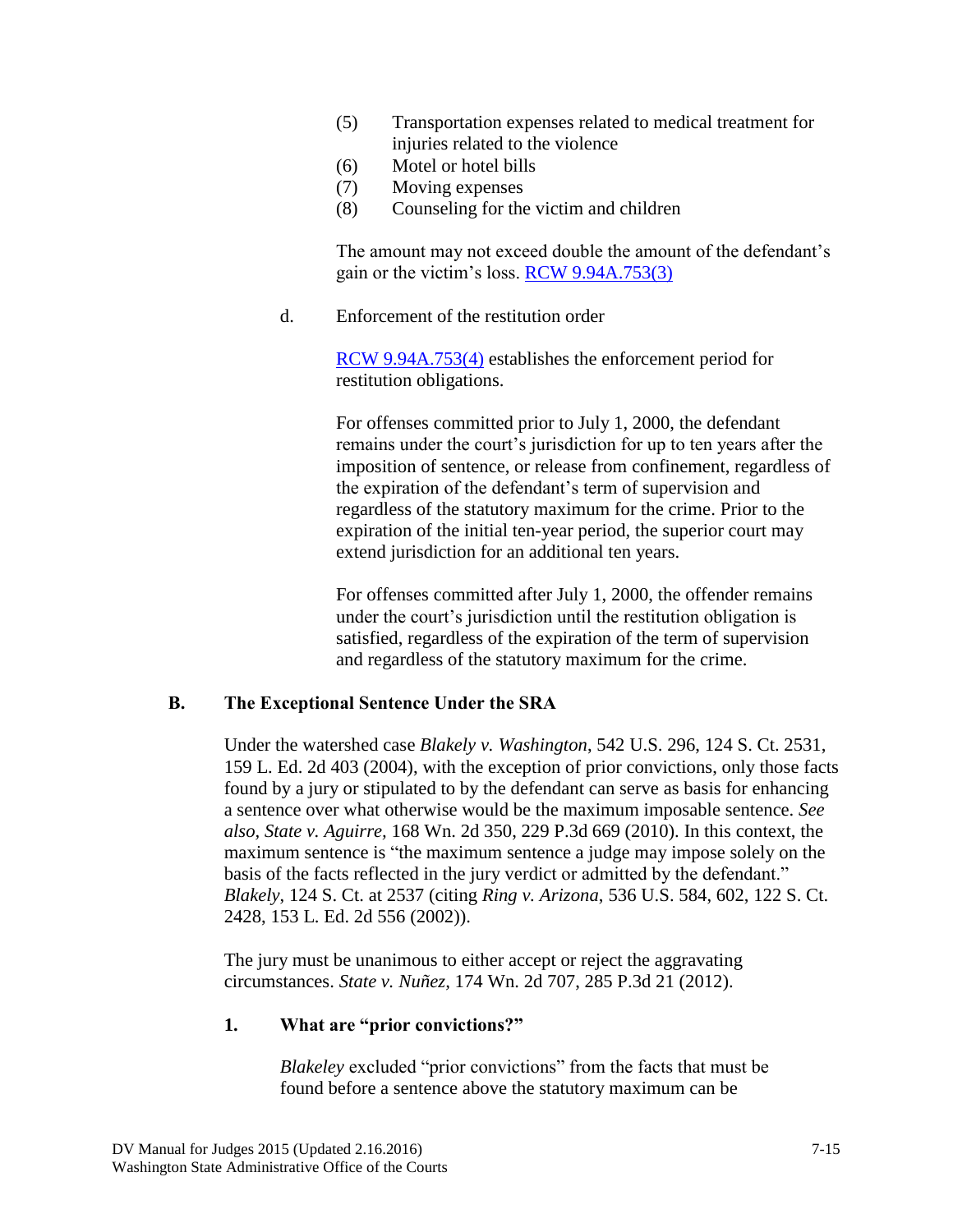imposed—as such a fact already has been established beyond a reasonable doubt, with at least the right to have had the determination made by a jury.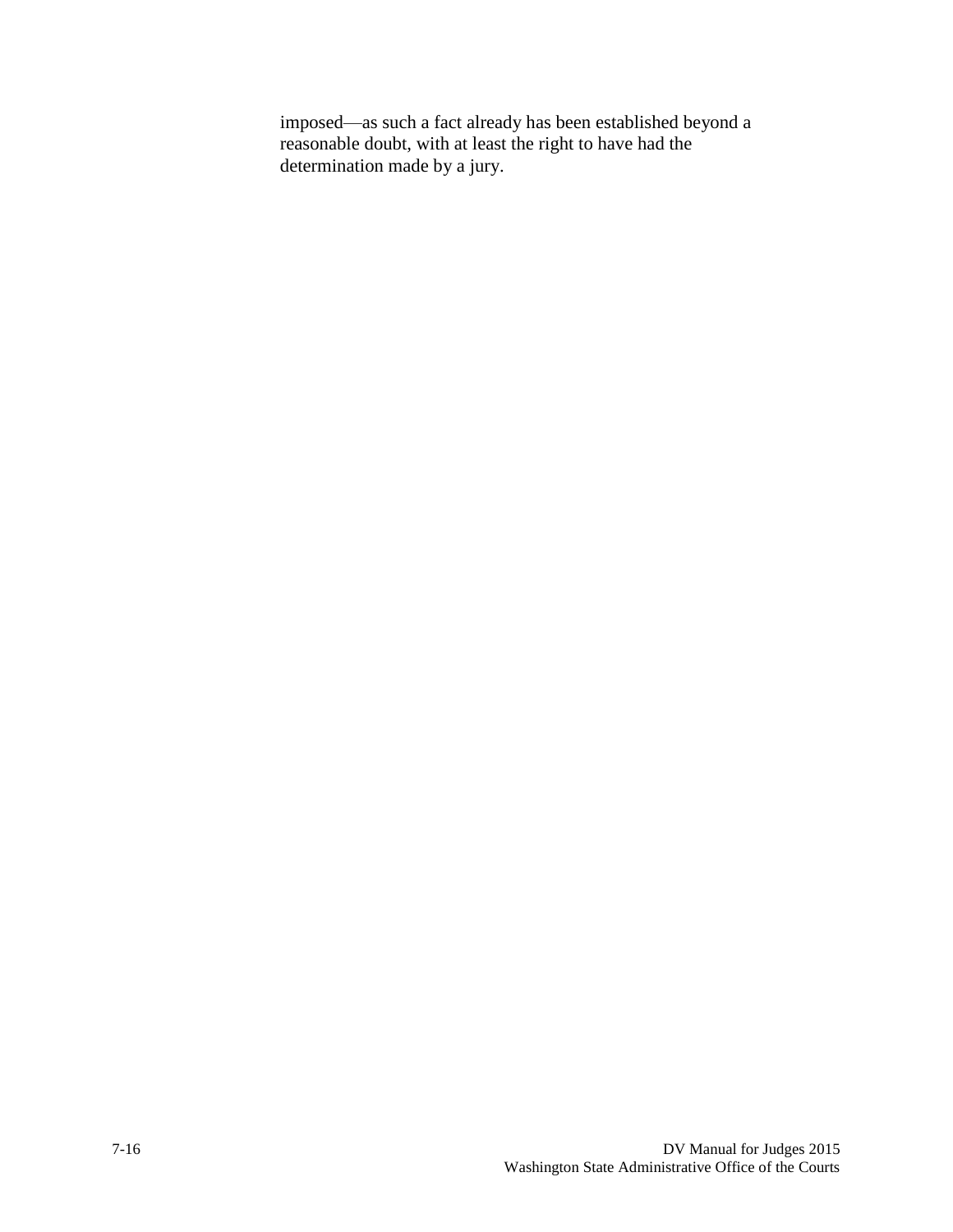#### a. Community custody status

[RCW 9.94A.525\(19\)](http://apps.leg.wa.gov/RCW/default.aspx?cite=9.94A.525) provides that an offender on "community placement" (defined in [RCW 9.94B.020\)](http://apps.leg.wa.gov/RCW/default.aspx?cite=9.94B.020) shall be scored with an additional point. This is a question of law to be determined by the sentencing court. *State v. Jones*, 159 Wn.2d 231, 149 P.3d 636 (2006), *cert. denied sub nom. Thomas v. Washington,* 167 L. Ed. 2d 790 (2007).

b. Determination that sentence is clearly too lenient to be made by jury

> The Sentencing Reform Act has long contained a provision authorizing the imposition of an exceptional sentence if the "presumptive sentence" would result in a sentence that is clearly too lenient. The current version is contained in [RCW](http://apps.leg.wa.gov/RCW/default.aspx?cite=9.94A.535)  [9.94A.535\(2\)\(b\).](http://apps.leg.wa.gov/RCW/default.aspx?cite=9.94A.535) The court in *State v. Hughes*, 154 Wn.2d 118, 110 P.3d 192 (2005), *abrogated on other grounds, Washington v. Recuenco*, 548 U.S. 212, 126 S.Ct. 2546 (2006), concluded that, even though based on defendant's prior convictions, the determination that a sentence is "too lenient" must be made by the jury.

#### **2. The legislative response**

As a result of *Blakely*, the legislature amended [RCW 9.94A.535](http://apps.leg.wa.gov/RCW/default.aspx?cite=9.94A.535) and adopted [RCW 9.94A.537](http://apps.leg.wa.gov/RCW/default.aspx?cite=9.94A.537) to address to include a number of potential aggravating and mitigating factors and limited the court to considering only those factors in determining the sentence. Laws of 2005, ch. 68; 2005 Final Legislative Report, 59th Wash. Leg., at 289. In addition, some of the factors, all based on questions of law, are to be determined by the court, but the others pose questions of fact, to be determined by the jury. [RCW](http://apps.leg.wa.gov/RCW/default.aspx?cite=9.94A.537)  [9.94A.537](http://apps.leg.wa.gov/RCW/default.aspx?cite=9.94A.537) sets out the procedures to be followed.

#### **3. The exceptional "up"**

Statutory grounds for an exceptional up are contained in [RCW](http://apps.leg.wa.gov/RCW/default.aspx?cite=9.94A.535)  [9.94A.535\(2\)\(3\).](http://apps.leg.wa.gov/RCW/default.aspx?cite=9.94A.535) Great care should be taken in relying on prior case law affirming an exceptional sentence on grounds not specifically authorized by  $RCW$  9.94.535(2)(3) or by other provisions of the SRA.

The following is a list of those statutory factors most likely to apply in a domestic violence prosecution. The letters refer to the subsection of [RCW](http://apps.leg.wa.gov/RCW/default.aspx?cite=9.94A.535)  [9.94A.535\(3\)](http://apps.leg.wa.gov/RCW/default.aspx?cite=9.94A.535) in which they are contained. Case law citations summarize pre-*Blakely* rulings that appear to still be relevant. In light of *Hughes,* no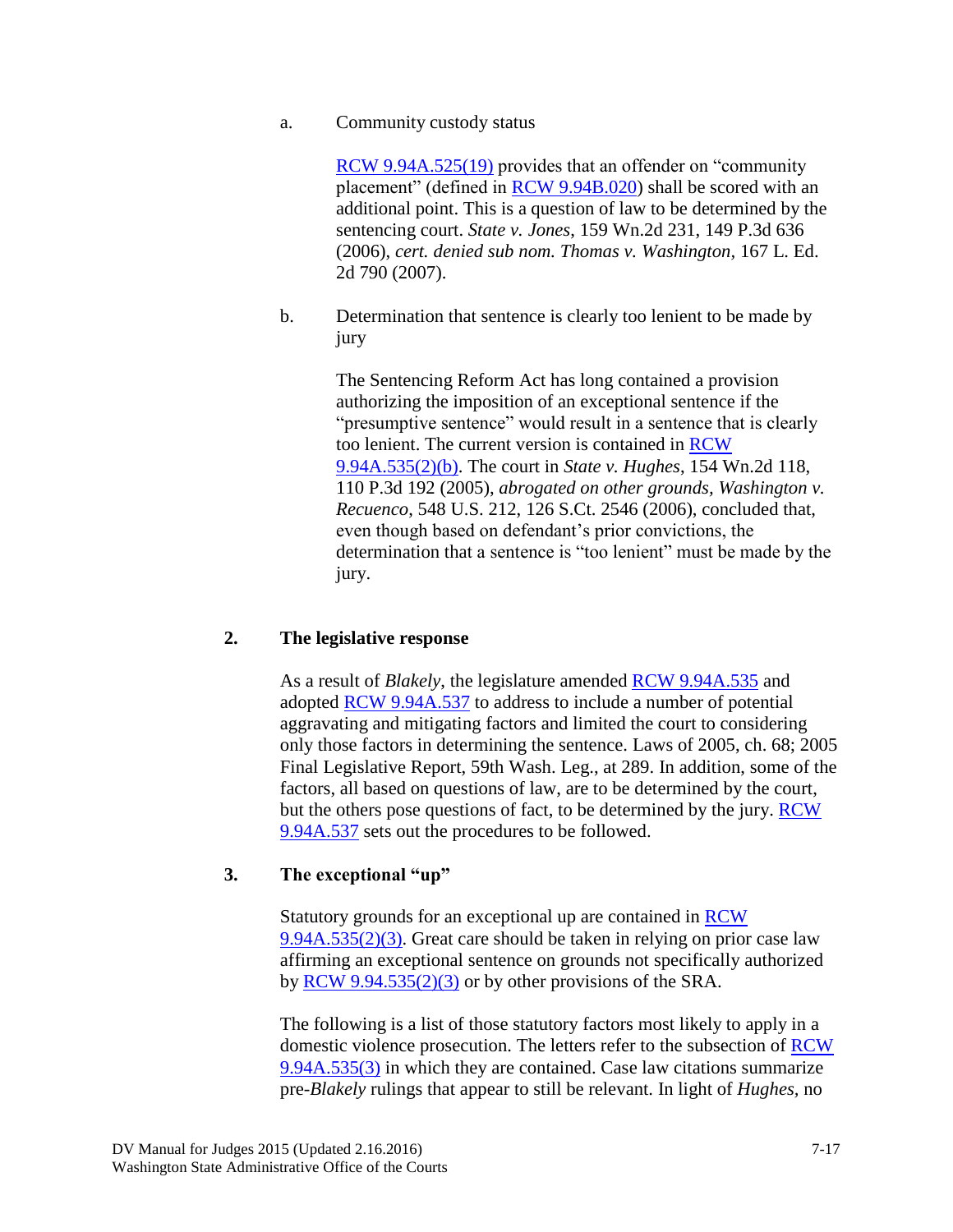summary of the judge-imposed findings authorized by [RCW 9.94A.535\(2\)](http://apps.leg.wa.gov/RCW/default.aspx?cite=9.94A.535) is included.

- (3) Aggravating Circumstances Considered by a Jury Imposed by the Court. [RCW 9.94A.535.](http://apps.leg.wa.gov/RCW/default.aspx?cite=9.94A.535)
	- (a) The defendant's conduct during the commission of the current offense manifested deliberate cruelty to the victim.
	- (b) The defendant knew or should have known that the victim of the current offense was particularly vulnerable or incapable of resistance.
	- (c) The current offense was a violent offense, and the defendant knew that the victim of the current offense was pregnant.
	- (d) The current offense included a finding of sexual motivation pursuant to **RCW** 9.94A.835.
	- (e) The offense was part of an ongoing pattern of sexual abuse of the same victim under the age of eighteen years manifested by multiple incidents over a prolonged period of time.
	- (f) The current offense involved domestic violence, as defined in [RCW 10.99.020,](http://apps.leg.wa.gov/RCW/default.aspx?cite=10.99.020) or stalking, as defined in [RCW 9A.46.110,](http://apps.leg.wa.gov/rcw/default.aspx?cite=9a.46.110) and one or more of the following was present:
		- (i) The offense was part of an ongoing pattern of psychological, physical, or sexual abuse of a victim or multiple victims manifested by multiple incidents over a prolonged period of time; *See State v. Sweat,* No. 88663-6, slip opinion (Wash. S.Ct. April 3, 2014) [\(RCW 9.94A.535\(3\)\(h\)\(i\)](http://apps.leg.wa.gov/rcw/default.aspx?cite=9.94A.535) applies when the pattern of abuse was not perpetrated against the victim or victims of the currently charged offense); *State v. Barnett,* 104 Wn. App. 191, 203, 16 P.3d 74 (2001) (two-week period of abuse is not a prolonged period of time);
		- (ii) The offense occurred within sight or sound of the victim's or the offender's minor children under the age of eighteen years; or
		- (iii)The offender's conduct during the commission of the current offense manifested deliberate cruelty or intimidation of the victim.
	- (g) The offense resulted in the pregnancy of a child victim of rape.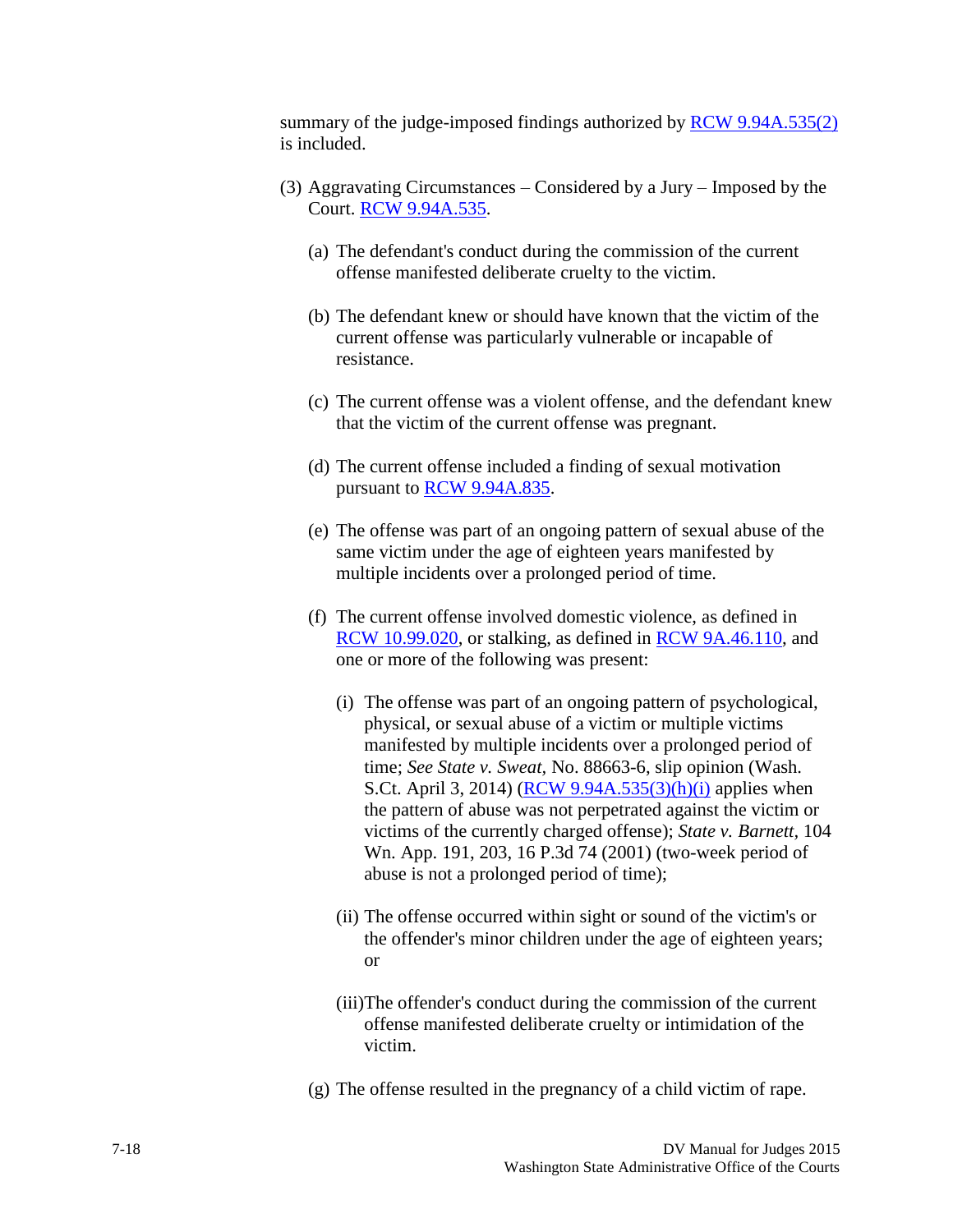- (h) The offense involved a high degree of sophistication or planning.
- (i) The defendant used his or her position of trust, confidence, or fiduciary responsibility to facilitate the commission of the current offense. *See also State v. Perez-Garnica,* 105 Wn. App. 762, 771- 2, 20 P.3d 1069 (2001) (defendant in special position of trust to sister-in-law: minor victim); *State v. Bedker*, 74 Wn. App. 87, 95, 871 P.2d 673, *review denied*, 125 Wn.2d 1004 (1994) (defendant used his position as a family member to facilitate offense: adult victim).
- (j) The defendant committed a current sex offense, has a history of sex offenses, and is not amenable to treatment. *See also State v. Barnes*, 117 Wn.2d 701, 712, 818 P.2d 1088 (1991); *State v. Pryor*, 115 Wn.2d 445, 454, 799 P.2d 244 (1990) *overruled in part on other grounds by State v. Ritchie,* 126 Wn. 2d 388, 395, 894 P.2d 1308 (1995).
- (k) The offense involved an invasion of the victim's privacy. *State v. Falling*, 50 Wn. App. 47, 55-56, 757 P.2d 1119 (1987) (rape of victim in her bedroom). *Accord, State v. Collicott,* 118 Wn.2d 649, 662, 827 P.2d 263 (1992) (bedroom in a temporary residence such as a treatment center can be a "zone of privacy"). Where commission of the offense, by its very terms, requires that the "zone of privacy" be invaded, this factor cannot be used to grant an exceptional sentence upward. *See State v. Post,* 59 Wn. App. 389, 401-2, 797 P.2d 1160 (1990), *aff'd* 118 Wn.2d 596, 826 P.2d 172 (1992) (burglary conviction). The "at home" burglary situation has not been addressed by  $RCW$  9.94A.535(b)(3)(u).
- (l) The defendant demonstrated or displayed an egregious lack of remorse.
- (m) The offense involved a destructive and foreseeable impact on persons other than the victim. *See State v. Barnes*, 58 Wn. App. 465, 475, 794 P.2d 52 (1990) (children were present when the defendant murdered his wife and assaulted her cousin), *rev'd on other grounds,* 117 Wn.2d 701, 818 P.2d 1088 (1991).
- (n) The defendant committed the current offense shortly after being released from incarceration. *State v. Combs,* 156 Wn. App. 502, 232 P.3d 1179 (2010) (offense of attempting to elude police, committed six months after release from prison for drug possession not considered an offense committed "shortly after being released from incarceration).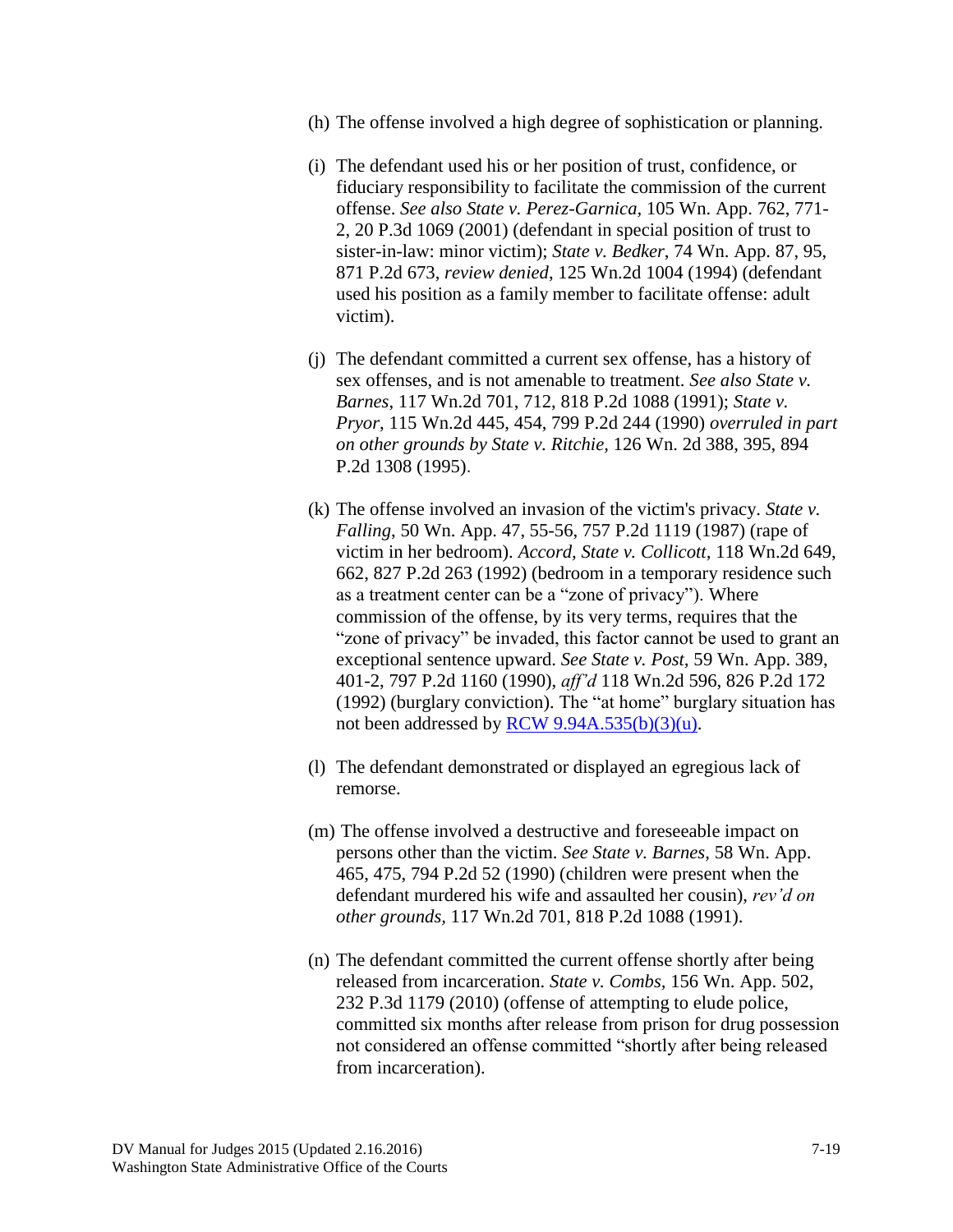- (o) The current offense is a burglary and the victim of the burglary was present in the building or residence when the crime was committed.
- (p) The victim's injuries substantially exceed the level of bodily harm necessary to satisfy the elements of the offense. This aggravator is not an exception to [RCW 9.94A.530\(2\).](http://apps.leg.wa.gov/RCW/default.aspx?cite=9.94A.530)

#### **4. The exceptional "down"**

[RCW 9.94A.535 \(1\)](http://apps.leg.wa.gov/RCW/default.aspx?cite=9.94A.535) provides mitigating factors for the court to consider in granting an exceptional sentence downward. Some factors may involve the domestic violence as a factor, including the following:

- (a) To a significant degree, the victim was an initiator, willing participant, aggressor, or provoker of the incident.
- (b) The defendant committed the crime under duress, coercion, threat, or compulsion insufficient to constitute a complete defense but which significantly affected his or her conduct.
- (c) The defendant, with no apparent predisposition to do so, was induced by others to participate in the crime
- (d) The offense was principally accomplished by another person and the defendant manifested extreme caution or sincere concern for the safety or well-being of the victim
- (e) The defendant or the defendant's children suffered a continuing pattern of physical or sexual abuse by the victim of the offense and the offense is a response to that abuse
- (f) The current offense involved domestic violence, as defined in [RCW 10.99.020,](http://apps.leg.wa.gov/rcw/default.aspx?cite=10.99.020) and the defendant suffered a continuing pattern of coercion, control, or abuse by the victim of the offense and the offense is a response to that coercion, control, or abuse.

In *State v. Hobbs*, 60 Wn. App. 19, 24-25, 801 P.2d 1028 (1990), *review denied,* 116 Wn.2d 1022, 811 P.2d 219 (1991), the Court of Appeals held that it was error to grant an exceptional sentence downwards because the offender and the victim reconciled. The court stated:

> If reconciliation in itself were to be considered a mitigating factor, a number of principles of the Sentencing Reform Act would be compromised. First, because it has nothing to do with the seriousness of the offense, treating reconciliation as a mitigating factor frustrates the goal of proportionality of punishment. In addition, by allowing a later reconciliation to excuse prior violence, the goal of promoting respect for the law through just punishment would be thwarted. (Citations omitted.)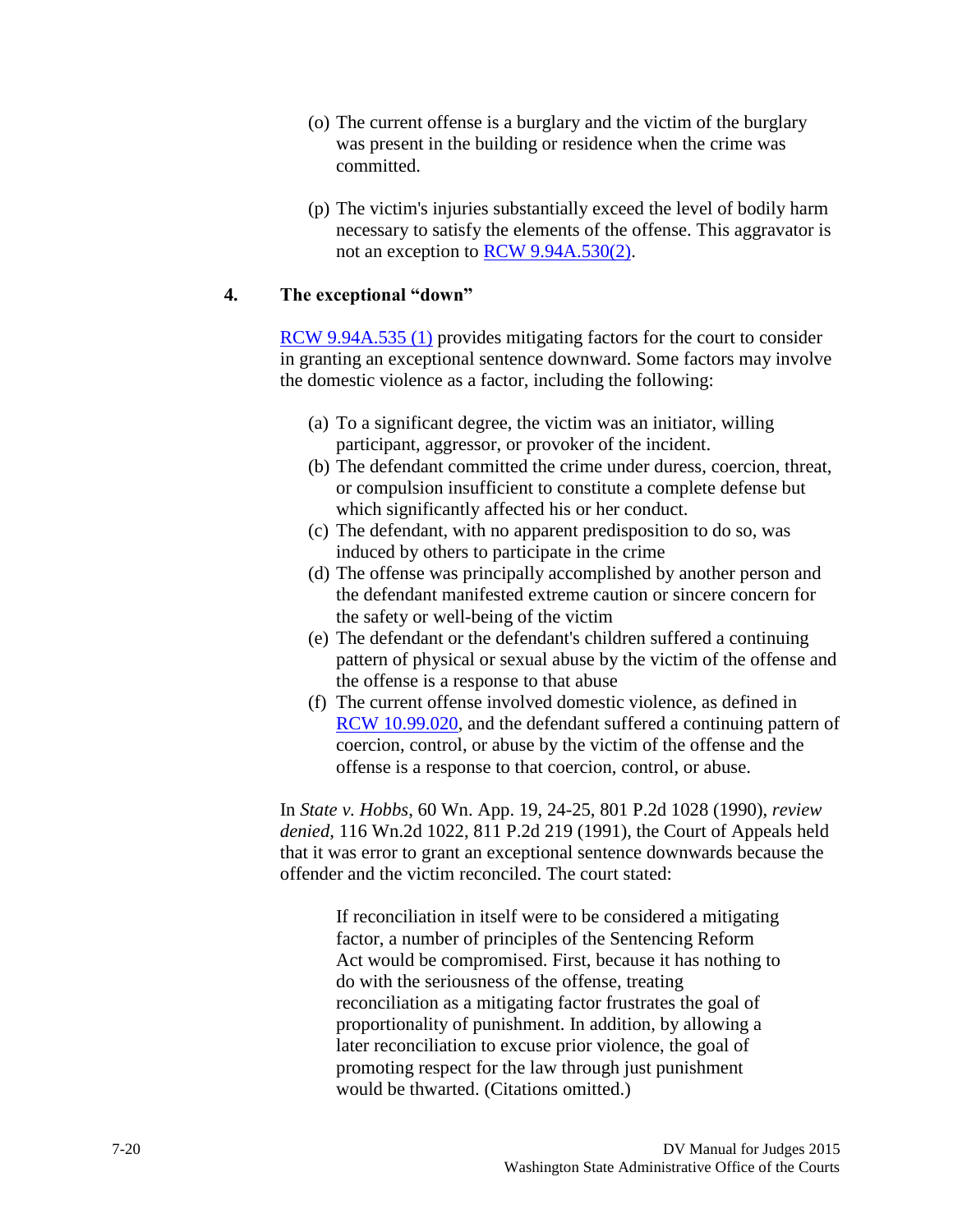In *State v.* Bunker*,* 144 Wn. App. 407 (2008), the court found that the person named in a no-contact order could be considered a willing participant in violation of order, establishing a mitigating factor). In another case examining mitigating factors, *State v. Combs,* 156 Wn. App. 502 (2010), the court found that the offense of attempting to elude police, committed six months after release from prison for drug possession, was not an offense committed "shortly after being released from incarceration," for purposes of rapid recidivism aggravating factor. What constitutes rapid recidivism depends on the circumstances, including nature of the crime, and six months might constitute rapid recidivism for more serious crimes.

#### **C. The First Offender Option**

#### **1. In certain crimes if the offender is a "first offender," the court has more sentencing options available.**

A first time offender is any person who has never before been convicted of a felony in any state or federal jurisdiction and has never participated in a program of deferred prosecution for a felony offense. Additionally, to be eligible for first offender treatment the offense must not be classified as a violent offense, sex offense or most drug offenses. [RCW 9.94A.650\(1\).](http://apps.leg.wa.gov/RCW/default.aspx?cite=9.94A.650) A juvenile adjudication for an offense committed before age fifteen is not a previous felony offense for purposes of determining first offender status unless it was an adjudication involving a sex offense or a serious violent offense.

#### **2. In sentencing a first time offender the court may:**

- a. Waive the imposition of a sentence within the standard range and impose a sentence which may include up to 90 days of confinement in a facility operated under contract with the county and require that the offender refrain from committing any new offenses;
- b. Require up to six months of community custody unless treatment is ordered, in which case the period of community custody may include up to the period of treatment, but shall not exceed one year. In addition to any crime-related prohibitions, may require that the offender pay all court-ordered legal financial obligations and/or perform community restitution work. [RCW 9.94A.650.](http://apps.leg.wa.gov/RCW/default.aspx?cite=9.94A.650)

In certain domestic violence offenses, the use of the first offender option allows the court to structure a rehabilitation program that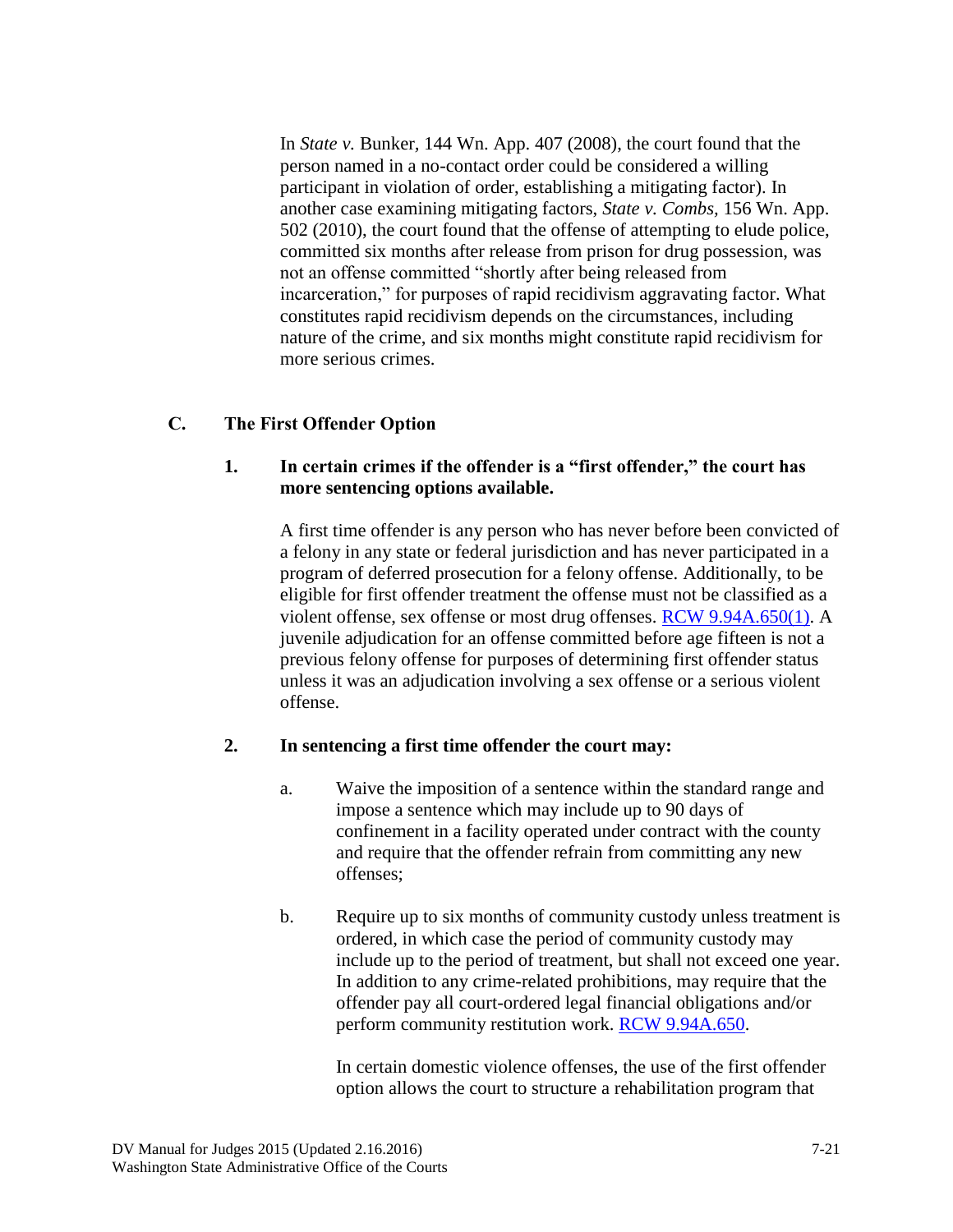affirmatively addresses the underlying issues of domestic violence. The court has the authority to order batterer's counseling and substance abuse treatment where appropriate.

A discussion of the statutory requirements for domestic violence treatment providers is found in Section VI. The efficacy of treatment is discussed in Appendix A.

#### **D. Other Alternative Sentencing Options**

### **1. Parenting Sentencing Alternative – [RCW 9.94A.655](http://apps.leg.wa.gov/rcw/default.aspx?cite=9.94A.655) available if:**

• The high end of the defendant's standard range is greater than one year.

• The defendant has no current or prior sex or violent offense charges or convictions.

• The defendant not currently subject to immigration removal proceedings.

• The defendant has physical custody of minor children at time of crime.

• A report from DSHS Children's Administration is required.

• If the defendant is eligible, the court imposes 12 months of community custody in lieu of confinement.

### **2. DOSA – [RCW 9.94A.660](http://apps.leg.wa.gov/rcw/default.aspx?cite=9.94A.660) available if:**

• The current offense not violent or sex, felony DUI, or any crime with a weapon enhancement.

- The defendant has not been convicted of prior sex offenses.
- The defendant has no convictions for violent offenses within ten years before conviction of current offense.
- The defendant is not currently subject to immigration removal proceedings.

• The high end of standard range for the defendant's conviction is a sentence greater than one year.

• The defendant has not had more than one prior DOSA in previous ten years.

#### **3. Residential DOSA – RCW [9.94A.664](http://apps.leg.wa.gov/rcw/default.aspx?cite=9.94A.664)**

- In order to be eligible, the midpoint of the standard range must be 24 months or less.
- The court imposes community custody for 24 months. The defendant must enter and remain in certified residential chemical dependency treatment for 3 to 6 months.
- The court must also schedule a progress hearing for 3 months prior to expiration of community custody (21 months after sentencing).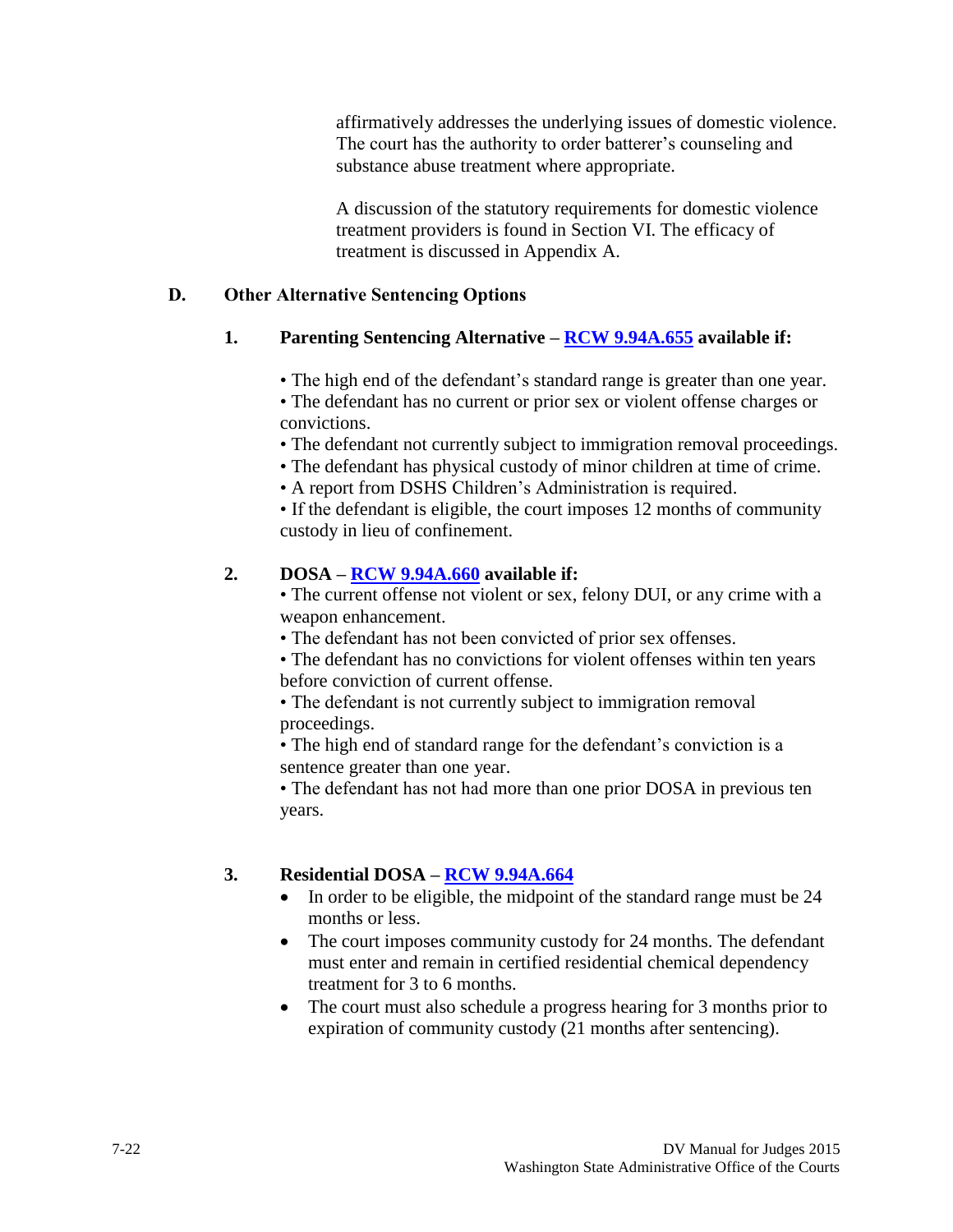### **4. Prison-based DOSA – [RCW 9.94A.662](http://apps.leg.wa.gov/rcw/default.aspx?cite=9.94A.662)**

- Court imposes confinement and community custody.
- Confinement term is  $\frac{1}{2}$  midpoint of standard range or 12 months, whichever is longer.
- Community custody  $= \frac{1}{2}$  midpoint of standard range.
- Must include DSHS-approved substance abuse treatment program.

## **IV. Non-SRA Sentencing: Misdemeanors and Gross Misdemeanors**

#### **A. Comparison of Felony and Non-Felony Sentencing**

A court, whether a superior court or a court of limited jurisdiction, imposing a sentence upon conviction of a misdemeanor or gross misdemeanor is not bound by the Sentencing Reform Act.

The non-felony sentencing judge is not bound by the presumptive range of the comparable felony and may impose up to the maximum misdemeanor or gross misdemeanor sentence subject to the Eighth Amendment proscription against cruel and unusual punishment. *State v. Bowen*, 51 Wn. App. 42, 48, 751 P.2d 1226, *review denied, 111 Wn.2d 1017* (1988) (defendant acquitted on the felony and convicted of the lesser-included misdemeanor: defendant could be sentenced to a sentence greater than that of the presumptive range on the felony).

#### **B. Factors in Misdemeanor Sentencing**

In 2010 the Legislature amended RCW 10.99 to provide additional guidance in misdemeanor sentencing for domestic violence offenses. [RCW 10.99.100,](http://apps.leg.wa.gov/RCW/default.aspx?cite=10.99.100) provides that courts shall consider, among other factors, whether:

- (a) The defendant suffered a continuing pattern of coercion, control, or abuse by the victim of the offense and the offense is a response to that coercion, control, or abuse;
- (b) The offense was part of an ongoing pattern of psychological, physical, or sexual abuse of a victim or multiple victims manifested by multiple incidents over a prolonged period of time; and
- (c) The offense occurred within sight or sound of the victim's or the offender's minor children under the age of eighteen years.

#### **C. Misdemeanor Probation**

## **1. Length of probation**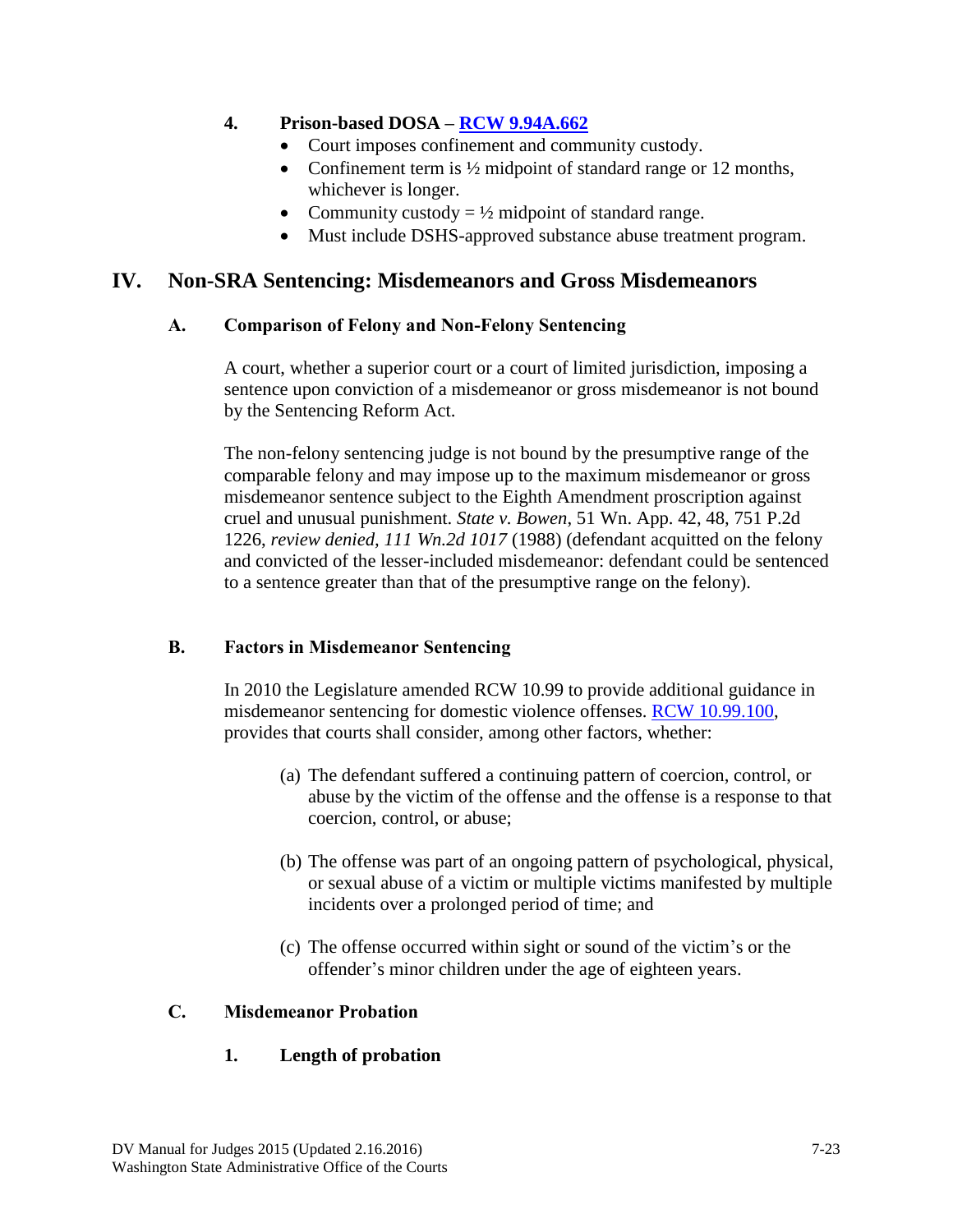The maximum jurisdiction of a court of limited jurisdiction over domestic violence offenses is five years. [RCW 3.66.067;](http://apps.leg.wa.gov/RCW/default.aspx?cite=3.66.067) [RCW 3.66.068;](http://apps.leg.wa.gov/RCW/default.aspx?cite=3.66.068) [RCW](http://apps.leg.wa.gov/RCW/default.aspx?cite=35.20.255)  [35.20.255.](http://apps.leg.wa.gov/RCW/default.aspx?cite=35.20.255) This period cannot be increased by agreement or stipulation. *See In re Wesley v. Schneckloth*, 55 Wn.2d 90, 93-94, 346 P.2d 658 (1959). **NOTE**: For misdemeanors in Superior Court the length of jurisdiction is two years)

If the court originally imposes a period of probation shorter than the fiveyear period, the defendant is entitled to notice and a hearing before the length of probation can be increased to the five-year maximum. *Accord, State v. Campbell*, 95 Wn.2d 954, 958-59, 632 P.2d 517 (1981).

The period of probation is tolled when the defendant has absconded, is in custody in another jurisdiction, is in a mental hospital, or has otherwise removed himself or herself from the power of the court. *State v. Campbell*, *supra*. *But see Spokane v. Marquett,* 103 Wn. App. 792, 14 P.3d 832, *review granted*, 143 Wn.2d 1013 (2001).

#### **2. Restitution**

In non-felony cases, restitution is generally imposed as a condition of probation and is discretionary with the court. [RCW 9A.20.030,](http://apps.leg.wa.gov/RCW/default.aspx?cite=9A.20.030) [RCW](http://apps.leg.wa.gov/RCW/default.aspx?cite=9.94A.753)  [9.94A.753.](http://apps.leg.wa.gov/RCW/default.aspx?cite=9.94A.753) [RCW 9.95.210](http://apps.leg.wa.gov/RCW/default.aspx?cite=9.95.210). Restitution in lieu of a fine is authorized, within certain limits, by [RCW 9A.20.030.](http://apps.leg.wa.gov/RCW/default.aspx?cite=9A.20.030)

Where the victim is entitled to benefits under the crime victims' compensation act, chapter [7.68](http://apps.leg.wa.gov/RCW/default.aspx?cite=7.68) RCW, if the court does not order restitution and the victim of the crime has been determined to be entitled to benefits under the crime victims' compensation act, the department of labor and industries, as administrator of the crime victims' compensation program, may petition the court within one year of entry of the judgment and sentence for entry of a restitution order. Upon receipt of a petition from the department of labor and industries, the court shall hold a restitution hearing and shall enter a restitution order. [RCW 9.94A.753\(7\).](http://apps.leg.wa.gov/RCW/default.aspx?cite=9.94A.753) Defendants are not required to reimburse the Department when the Department pays benefits to victims of uncharged offenses. *State v. Osborne,* 140 Wn. App. 38, 42, 163 P.3d 799 (2007).

As is the case with felonies, restitution must be easily ascertainable. Restitution for future medical expenses, future earnings, or lost retirement benefits is not proper. *State v. Lewis*, 57 Wn. App. 921, 926, 791 P.2d 250 (1990).

Restitution is not limited to the amount necessary to establish a conviction and may be up to the amount of actual loss. *State v. Rogers*, 30 Wn. App. 653, 658, 638 P.2d 89 (1981).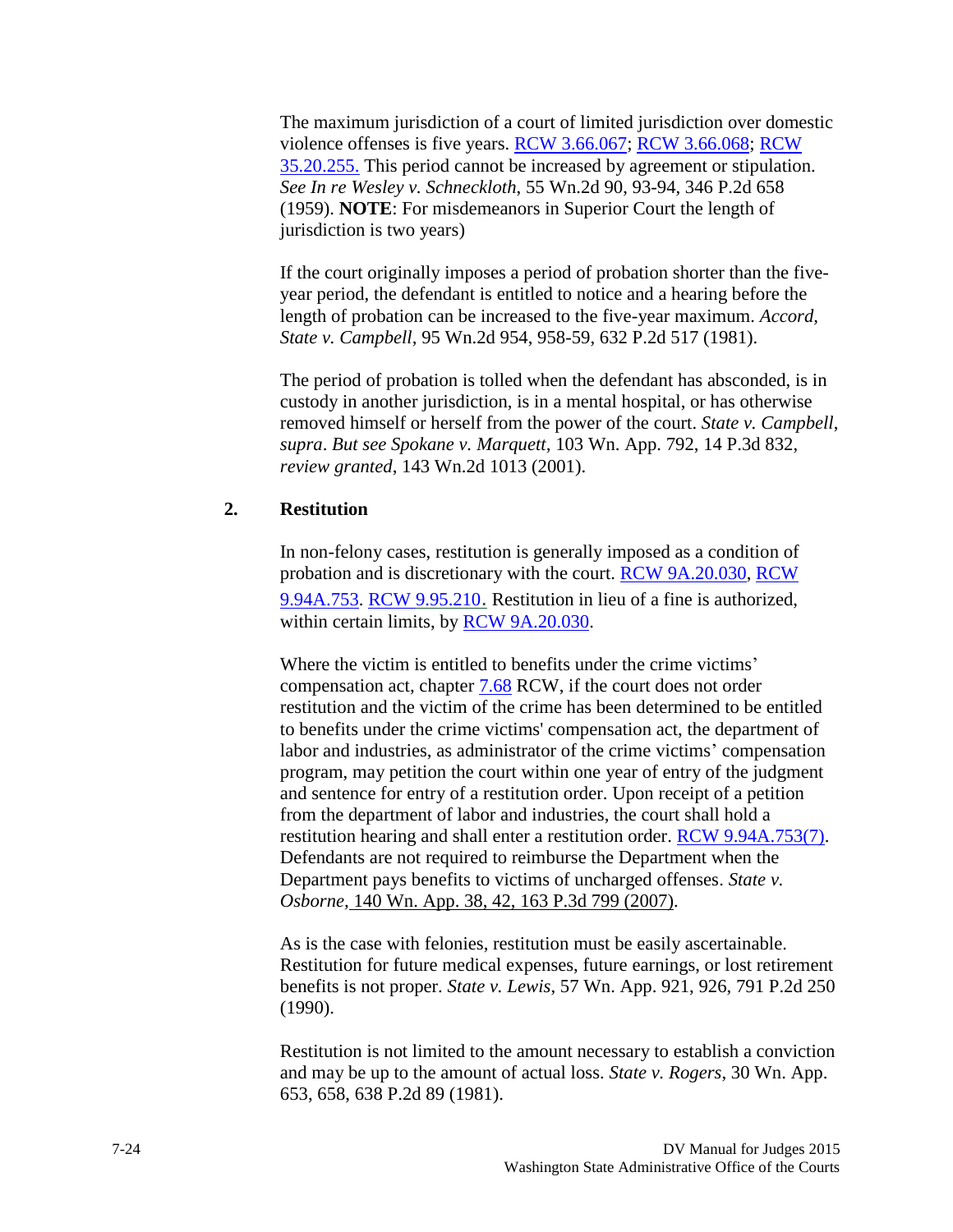#### **3. No-contact orders**

If the victim desires to have no contact with the defendant (or if the court, for some other reason, believes imposition of such an order is appropriate), the order should be fashioned to meet two separate (but related) concerns.

- a. No-contact order as a condition of a suspended or deferred sentence
	- (1) Violation of this type of order, like violation of other conditions of probation, can result in revocation of any period of confinement that had been suspended or deferred.
	- (2) The standard of proof for revoking probation is preponderance of the evidence. *In re Boone*, 103 Wn.2d 224, 691 P.2d 964 (1984).
	- (3) A probation revocation matter is heard by the court; there is no right to trial by jury. *See State v. Cyganowski*, 21 Wn. App. 119, 122, 584 P.2d 426 (1978) (revocation based on a violation of a probation condition of no criminal law violations can be heard before trial on the new case).
	- (4) Revoking probation for violation of a provision of no contact does not act as a bar to a subsequent criminal prosecution for a violation of [RCW 10.99.050.](http://apps.leg.wa.gov/RCW/default.aspx?cite=10.99.050) *State v. Grant*, 83 Wn. App. 98, 111, 920 P.2d 609 (1996). *Accord, State v. Prado,* 86 Wn. App. 573, 578, 937 P.2d 636, *review denied,* 133 Wn.2d 1018 (1997).
- b. No-contact order pursuant to [RCW 10.99.050](http://apps.leg.wa.gov/RCW/default.aspx?cite=10.99.050)
	- (1) A no-contact order under [Chapter 10.99 RCW](http://apps.leg.wa.gov/RCW/default.aspx?cite=10.99) may be imposed even when the court imposes the maximum possible term of incarceration.
	- (2) Violation of a no-contact order entered pursuant to [RCW](http://apps.leg.wa.gov/RCW/default.aspx?cite=10.99.050)  [10.99.050](http://apps.leg.wa.gov/RCW/default.aspx?cite=10.99.050) is a separate crime. When an assault or reckless endangerment is committed while a no-contact order is pending, violation of the order is a felony. A third violation of any order entered for the protection of a domestic violence victim is a felony.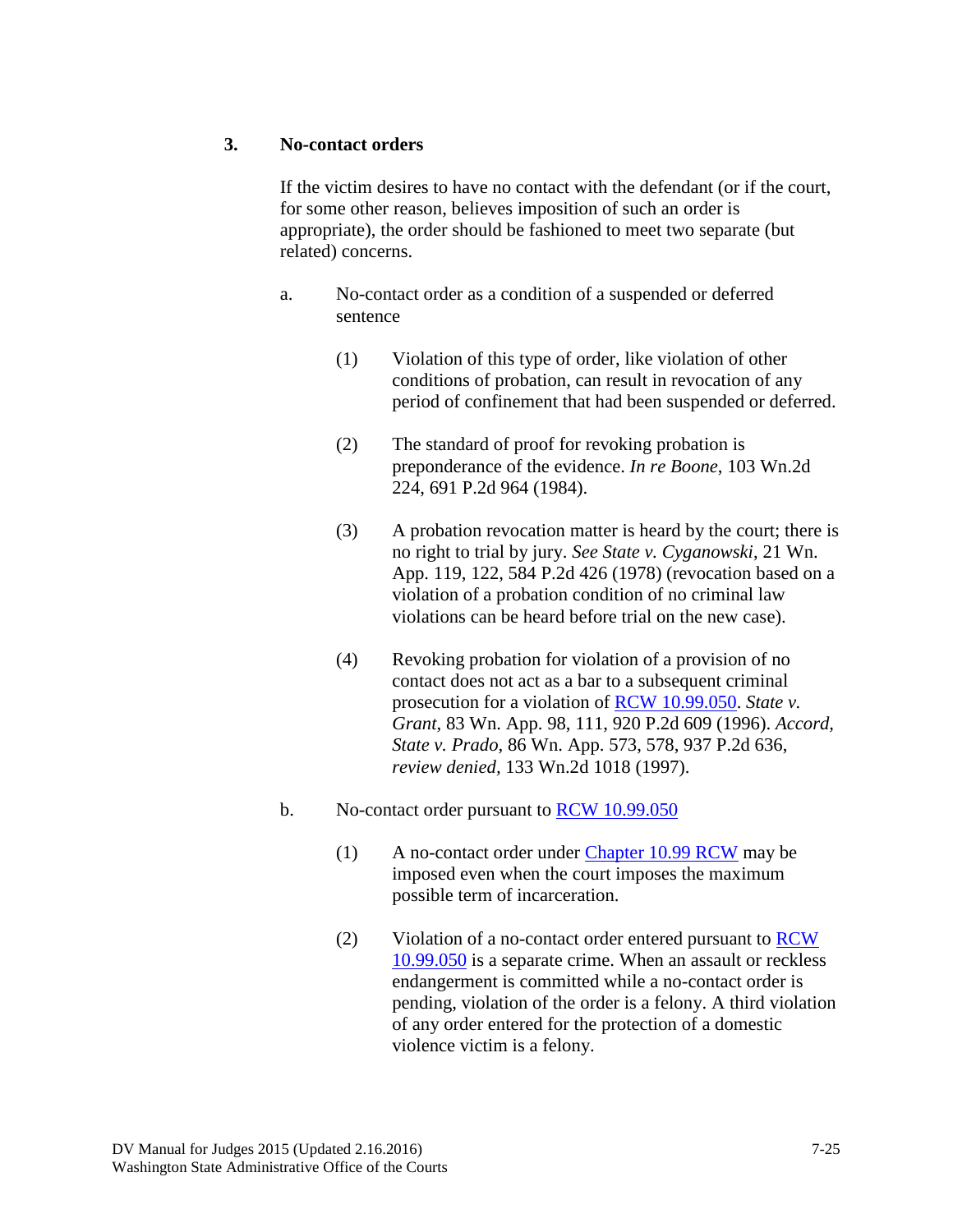(3) The standard of proof for establishing a conviction under [RCW 10.99.050](http://apps.leg.wa.gov/RCW/default.aspx?cite=10.99.050) is proof beyond a reasonable doubt. There is, of course, a right to a trial by jury.

#### **4. Other conditions of probation: treatment requirements**

A court in a non-SRA setting may impose treatment programs or other conditions that are reasonably related to the rehabilitation of the offender. *State v. Barklind*, 12 Wn. App. 818, 823, 532 P.2d 633 (1975), *aff'd*, 87 Wn.2d 814, 557 P.2d 314 (1976). The court is given wide discretion in fashioning appropriate terms of probation. However, such discretion is limited; a probation requirement that would subject the probationer to a significant risk of harm is unreasonable. *State v. Langford*, 12 Wn. App. 228, 230, 529 P.2d 839 (1974), *review denied* 8 Wn.2d 1005 (1975) (requirement that defendant reveal the names of drug dealers as a condition of probation).

#### **5. Supervision of defendant sentenced for a gross misdemeanor in superior court.**

[RCW 9.95.204](http://apps.leg.wa.gov/RCW/default.aspx?cite=9.95.204) provides that the Department of Corrections has "responsibility for supervision of defendants pursuant to RCWs [9.94A.501](http://apps.leg.wa.gov/rcw/default.aspx?cite=9.94A.501) and [9.94A.5011,](http://apps.leg.wa.gov/rcw/default.aspx?cite=9.94A.5011) but authorizes the county to contract with the Department to undertake supervision. In counties where no such agreement has been reached, only those defendants who meet the requirements of [RCW](http://apps.leg.wa.gov/RCW/default.aspx?cite=9.94A.501) [9.94A.501](http://apps.leg.wa.gov/RCW/default.aspx?cite=9.94A.501) will be supervised by the Department of Corrections.

RCW [9.94A.501](http://apps.leg.wa.gov/RCW/default.aspx?cite=9.94A.501) directs the Department of Corrections to supervise those offenders who have:

- (1) A current conviction for a repetitive domestic violence offense<sup>7</sup> where domestic violence has been plead and proven after August 1, 2011; *and*
- (2) A prior conviction for a repetitive domestic violence offense or domestic violence felony offense where domestic violence has been plead and proven after August 1, 2011.

In addition, the Department of Corrections shall supervise offenders with felony domestic violence convictions whose risk assessment classifies the offender as one who is at high risk to offend, and any offender who has a current conviction for a domestic violence felony offense where domestic violence has been plead and proven after August 1, 2011, and a prior

 $\overline{a}$ 

<sup>&</sup>lt;sup>7</sup> "Repetitive domestic violence offense" is defined at **RCW 9.94A.030**.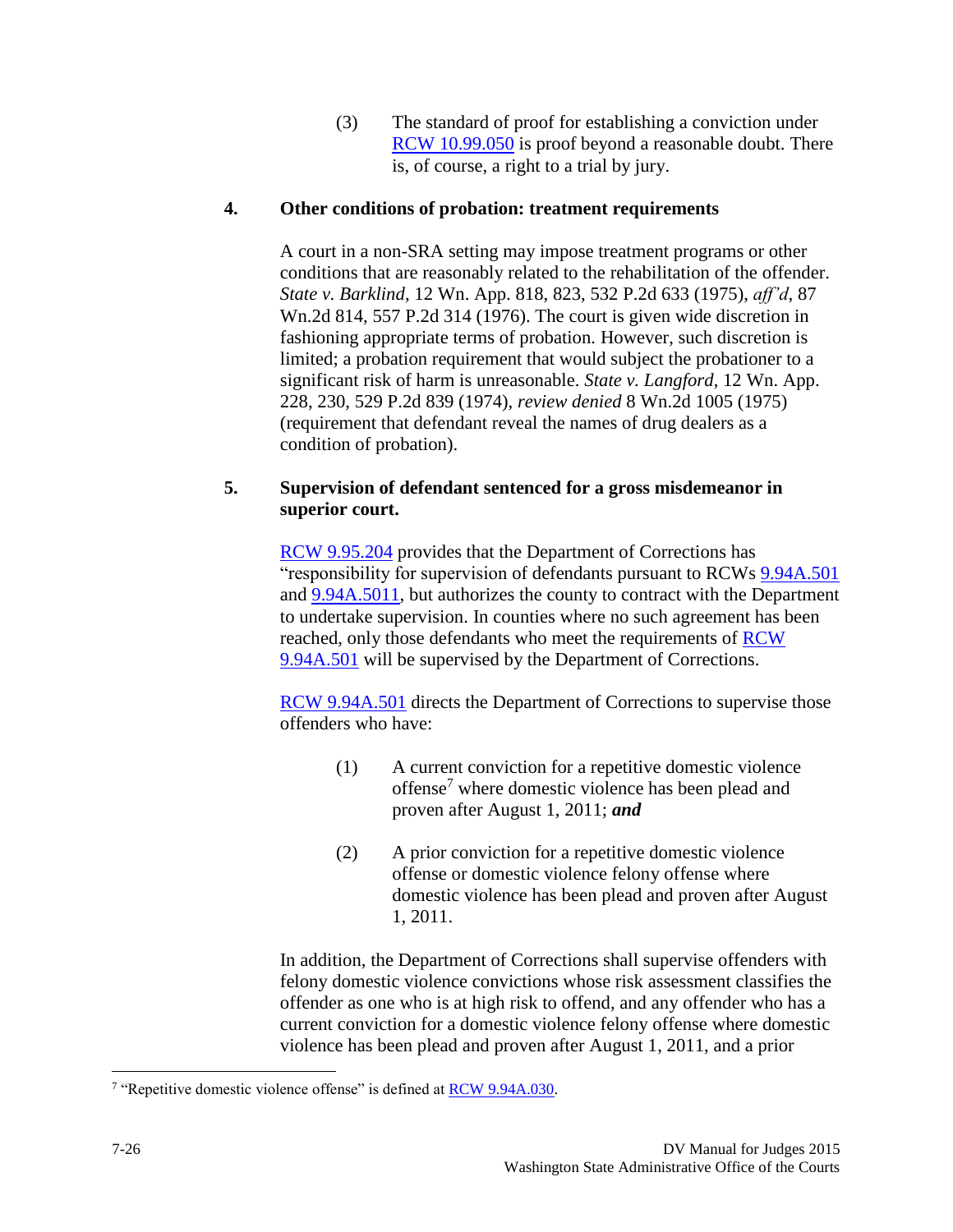conviction for a repetitive domestic violence offense or domestic violence felony offense where domestic violence has been plead and proven after August 1, 2011. RCW [9.94A.501](http://apps.leg.wa.gov/RCW/default.aspx?cite=9.94A.501)

# **V. Imposition of Sanctions Under SRA or Revocation of a Suspended or Deferred Sentence for Failure to Comply with Treatment Requirement**

#### **A. Inability to Pay for Treatment**

If the court concludes that a defendant cannot pay for the cost of treatment, revocation is not appropriate. However, a finding that a defendant made a "deliberate choice to make this [therapy] obligation a low priority" will support revocation. *State v. Kessler*, 75 Wn. App. 634, 640, 879 P.2d 333 (1994) (prefiling diversion case). At least under the SRA, once the State has established noncompliance, the burden of showing that the violation was not willful shifts to the defendant. A mere claim of indigence is insufficient to meet this burden. *State v. Gropper*, 76 Wn. App. 882, 887, 888 P.2d 1211 (1995). *Accord, State v. Woodward*, 116 Wn. App. 697; 667 P.3d 530 (2003).

#### **B. Lack of Amenability for Treatment**

The WAC provisions governing domestic violence treatment programs require that every defendant referred for batterer's treatment undergo a significant assessment process. [WAC 388-60-0165.](http://apps.leg.wa.gov/WAC/default.aspx?cite=388-60-0165) An agency is free to reject an applicant for treatment. [WAC 388-60-0115.](http://apps.leg.wa.gov/WAC/default.aspx?cite=388-60-0115)

The question of whether revocation is proper for a defendant who made a good faith effort to gain entrance into a treatment program but who was found to be not amenable to treatment is complex. In *State v. Peterson*, 69 Wn. App. 143, 148, 847 P.2d 538 (1993), Division III held that it was improper to sanction an offender for not complying with a sentence requirement that he participate in crime-related treatment or counseling services where he was unable to enroll in the particular program he had been referred to by his Community Corrections Officer (CCO). The court did not address the question of whether an offender who was not amenable to any available treatment could be sanctioned for not entering treatment.

As concerns for both victim and community safety are not satisfied when a defendant either does not enter or does not successfully participate in domestic violence treatment, great care should be taken in crafting a sentence that includes domestic violence treatment as a component to avoid the problems confronting the court in *Peterson.*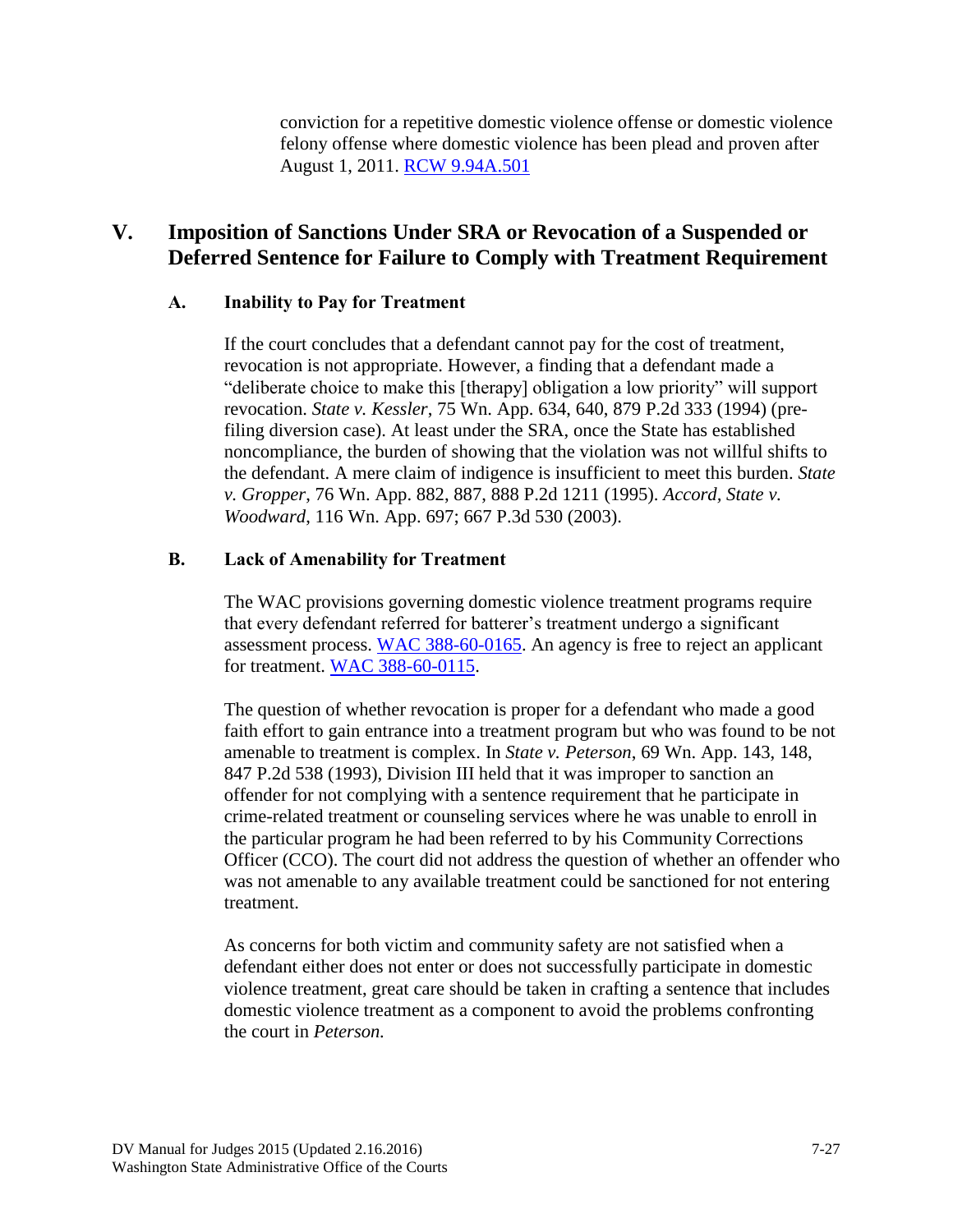## **VI. Statutory Requirements for Domestic Violence Treatment Providers**

#### **A. Statutory Authority**

[RCW 26.50.150](http://apps.leg.wa.gov/RCW/default.aspx?cite=26.50.150) requires the Department of Social and Health Services to adopt "standards of approval of domestic violence perpetrator programs that accept *perpetrators* of domestic violence into treatment to satisfy court orders or that represent the programs as ones that treat domestic violence perpetrators."

The Legislature also adopted a number of minimum standards that must be satisfied before a program can properly be so qualified. These programs must include:

- 1. A full clinical intake before the defendant is accepted into treatment.
- 2. The defendant must be required to sign a release allowing *inter alia*, the victim, the legal advocate, other treating agencies, the court, and probation services access to information.
- 3. Weekly treatment in a group setting "unless there is a documented, clinical reason for another modality." The statute specifically provides that other therapies such as individual, marital, family, substance abuse, medication, or psychiatric treatment cannot be substituted for the specialized group domestic violence treatment. A minimum period of treatment is to be set by rule of the Department.
- 4. The treatment "must focus primarily on ending the violence, holding the perpetrator accountable for his or her violence, and changing his or her behavior."
- 5. The Secretary [of the Department of Health and Human Services] is to establish criteria concerning when treatment is successfully completed the mere passage of time is not enough.
- 6. The program must "have policies and procedures for dealing with reoffenses and noncompliance."
- 7. All staff must be qualified.

[RCW 26.50.150.](http://apps.leg.wa.gov/RCW/default.asp?cite=26.50.150)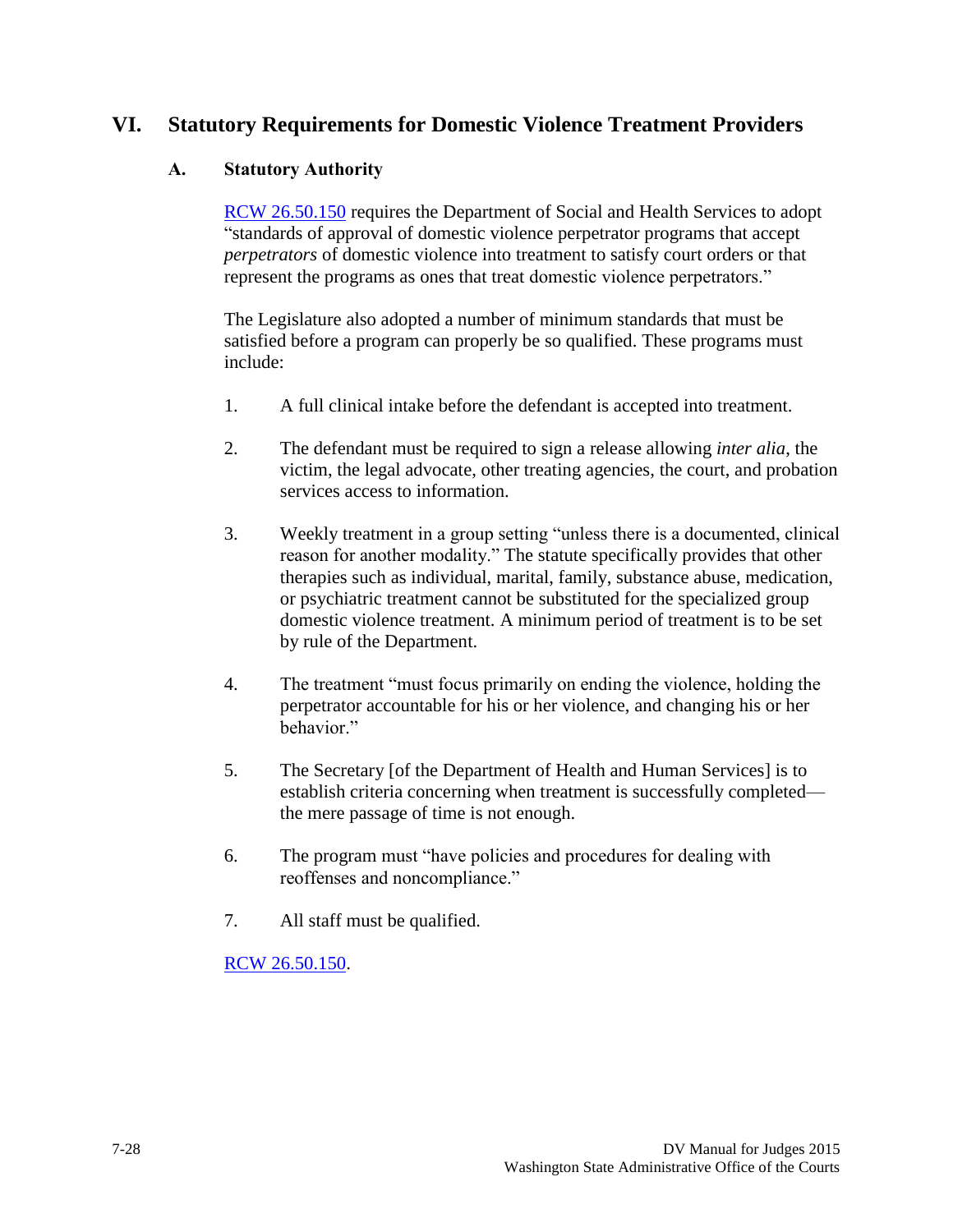#### **B. Department of Social and Health Services (DSHS) Regulations**

In response to the statutory mandate, DSHS enacted regulations, which are found at [WAC 388-60.](http://apps.leg.wa.gov/WAC/default.aspx?cite=388-60) The regulations were initially enacted effective April 1993. The most recent version of the WACs became effective on April 30, 2001. A copy is contained in Appendix A.

The current regulations allow concurrent treatment, including for chemical dependency, and require that the offender be stable in other treatment before beginning domestic violence treatment. [WAC 388-60-0095\(3\).](http://apps.leg.wa.gov/WAC/default.aspx?cite=388-60-0095)

Issues may arise when a defendant refuses to comply, for example, with the agency's requirement that he or she complete chemical dependency treatment when such treatment was not specifically ordered by the court. To date, there are no reported cases dealing with a court finding a violation of probation under these circumstances. It would appear, however, that so long as the reviewing court found that the chemical dependency treatment requirement was reasonable, the refusal to enter chemical dependency treatment would be a violation of probation.

#### **C. Does [RCW 26.50.150](http://apps.leg.wa.gov/RCW/default.aspx?cite=26.50.150) Require the Sentencing Court to Refer All Domestic Violence Offenders to Treatment Meeting the Requirements of [WAC 388-](http://apps.leg.wa.gov/WAC/default.aspx?cite=388-60) [60?](http://apps.leg.wa.gov/WAC/default.aspx?cite=388-60)**

The scope of who is considered a domestic violence offender is quite broad and can include roommates and former roommates who have never been involved in an intimate relationship, siblings, parents, and children. A sentencing court may conclude that the treatment outlined in [WAC 388-60](http://apps.leg.wa.gov/WAC/default.aspx?cite=388-60) is not appropriate and that some other intervention may be needed. [RCW 26.50.150](http://apps.leg.wa.gov/RCW/default.aspx?cite=26.50.150) is not addressed to the sentencing court but rather is addressed to those agencies that hold themselves out as providing treatment for domestic violence perpetrators. Under the statute, a court does not appear to be required to order "non-intimate domestic violence offenders" into [WAC 388-60](http://apps.leg.wa.gov/WAC/default.aspx?cite=388-60) treatment.

In addition, [RCW 26.50.150](http://apps.leg.wa.gov/RCW/default.aspx?cite=26.50.150) clearly does not require that domestic violence treatment be imposed in every case where a judge is sentencing an "intimate domestic violence offender." A court may conclude that an "intimate domestic violence offender" is not appropriate for treatment because treatment has failed in the past, the current offense is particularly egregious, the defendant has failed to accept responsibility for the battering behavior, or because a history of sexual deviancy make it unlikely that the defendant could ever be accepted into a treatment program. All of these factors must be considered by a treatment agency in determining whether a defendant is amenable to treatment. As discussed in Section II, B, 4, difficulties arise in revoking a defendant who is not amenable to treatment. Thus, a court sentencing a defendant who appears to be inappropriate for batterer's treatment should not impose treatment.